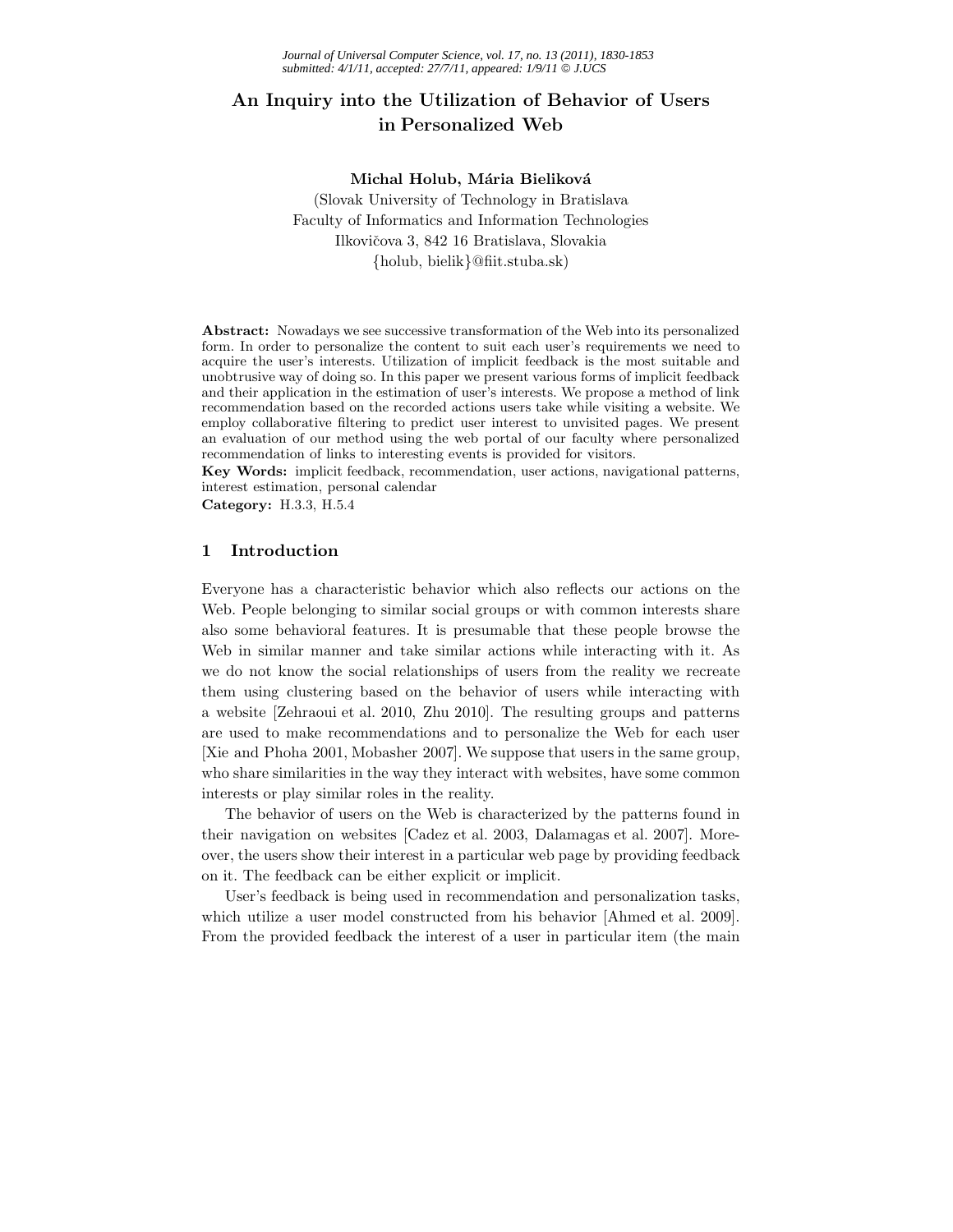entity which the web page refers to, e.g. a movie, music band, news article, or the web page itself) is computed. Collaborative filtering is being widely used for the prediction of user's interest in unvisited items or web pages [Resnick et al. 1994, Sarwar et al. 2001].

The problem is how to determine whether a user found the visited web page interesting. In this paper we deal with a transformation of the implicit feedback into the estimation of user's interest. We track actions like time spent on a web page, scrolling and text copying actions, which form a base for the estimation of user's interest in particular web page. We use navigational patterns to group users with estimated similar interests and recommend links among them. The recommended links point to announcements about upcoming events extracted from a selected web portal. Employing the collaborative filtering we predict user's interest in those events. As a result we create for each visitor his personalized calendar, which consists of events we estimate as interesting for the visitor.

We mainly focus on hyperlinks because following them is the most commonly used pattern for information access on the Web [Cockburn and McKenzie 2001, Tauscher and Greenberg 1997]. It is done in more than 50 % of the cases (other include typing a URL or selecting a link from the browsing history). Therefore the biggest improvement of user's browsing experience can result from personalization of displayed links and their recommendation among similar users.

The rest of this paper is organized as follows. In Section 2 we present related work done in the field of feedback collection for the purpose of interest estimation. We also present approaches to description of navigational patterns of web surfers. In Section 3 we describe our proposed method for adaptive navigation support using automatic interest estimation and navigational patterns discovery. Evaluation of the proposed method involving experiments with the web portal of our faculty is presented the Section 4. Finally, Section 5 concludes our paper with discussion of issues and directions for the next research.

# **2 Related work**

Utilization of user's behavior for personalization of the Web is currently an active research area. We consider two aspects of user's behavior while interacting with a website:

- **–** The behavior on a single web page represented by the actions done by the user.
- **–** The behavior on the whole web portal expressed by the sequences of followed hyperlinks.

We present related work in these areas. For the behavior analysis we consider a web page to be a set of elements. Individual elements are mainly hypertext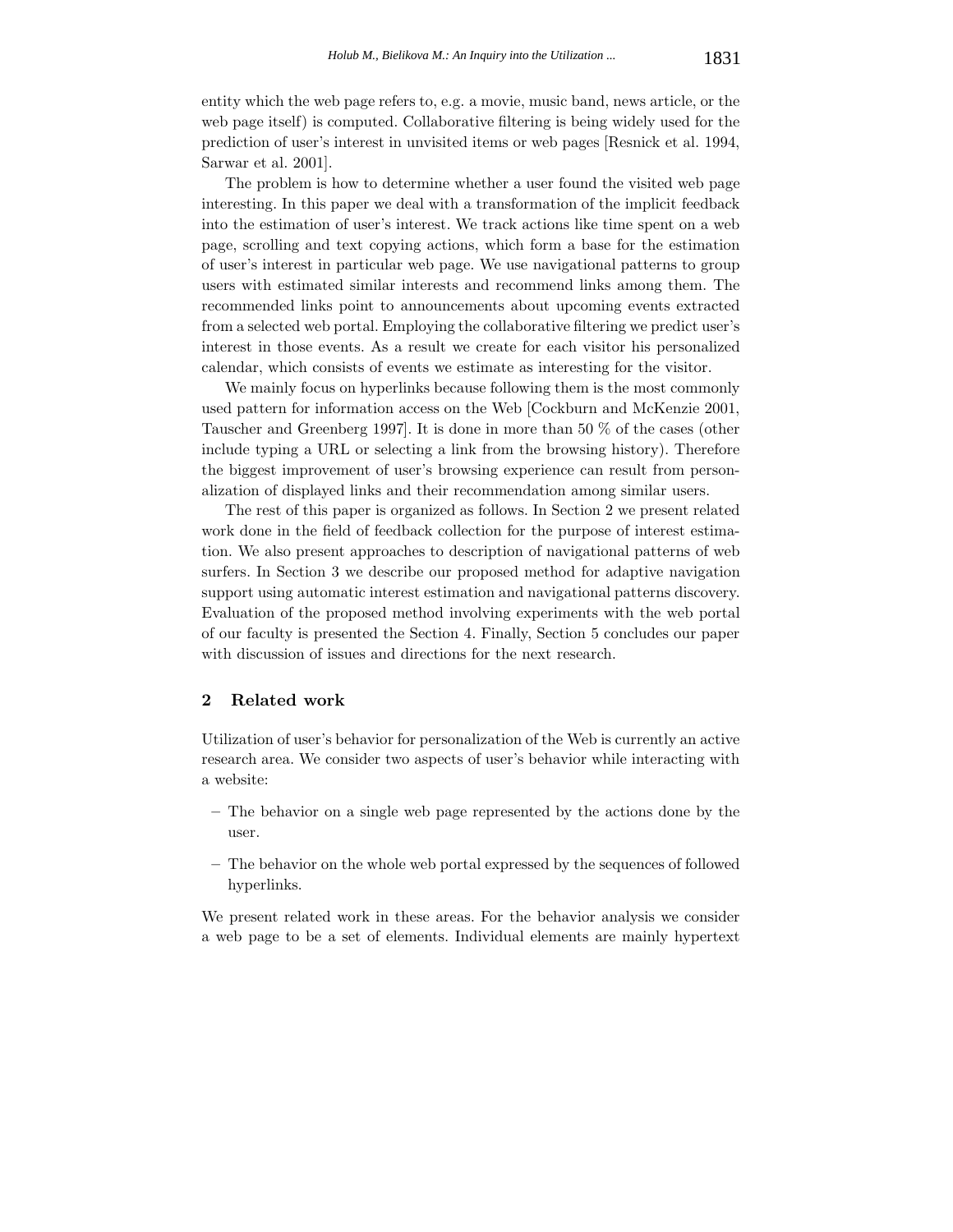links and parts of the web page containing web objects (a paragraph about an upcoming event, main content of a news article, etc.). During the interaction with the page's elements the user takes various actions. In order to personalize the content of web pages according to the user's behavior we need to track and record actions the user takes. We analyze these records and utilize them in a user model. Users are grouped together according to their behavior—users with similar behavior are put into the same group. Further, we can track and analyze the behavior of the whole group. The results are used for recommendations of the content among the group members.

#### **2.1 Feedback for user modeling**

The feedback a user gives after visiting a web page or seeing an item is the best indicator of his preferences. Each recommender system needs to create a user model in order to provide recommendations for single users. This model needs to be constantly updated in order to reflect the changes in user's abilities and needs. Updating the user model would be impossible without any kind of feedback provided by the user after he was presented some information.

There are two forms of feedback the user can provide:

- **–** *Explicit feedback*, which is provided intentionally by the user, often as a response to a query (e.g. opinion about an item). The query can be in the form of a single choice question (e.g. the web page was or was not interesting), scalar rating (e.g. how many stars the user awards to a movie) or more occasionally a text answer. The disadvantage of explicit feedback is that it requires non-zero user effort and the users may be therefore unwilling to provide it.
- **–** *Implicit feedback*, which does not require the user to exert any extra effort. The user interacts with the web page in order to fulfill his information need as usual. The feedback is gathered implicitly from the actions he takes (e.g. on which link he clicks) and from the context (e.g. which links were visible to him). This has an advantage that we do not bother the user.

Explicit feedback is the easiest way of data collection for modeling of users. Before the user starts interacting with a web portal we can ask him to fill in an electronic questionnaire. It can contain keywords regarding his interests or current information needs and goals. Using this type of explicit feedback it is possible to collect any kind of information from the user. As far as the user answers the questions truthfully, the information collected is exact.

The problem with this approach is that the users are in general unwilling to fill in any kind of forms before they visit a certain web page. It consumes time and without proper motivation the users will not do it. Further problem is that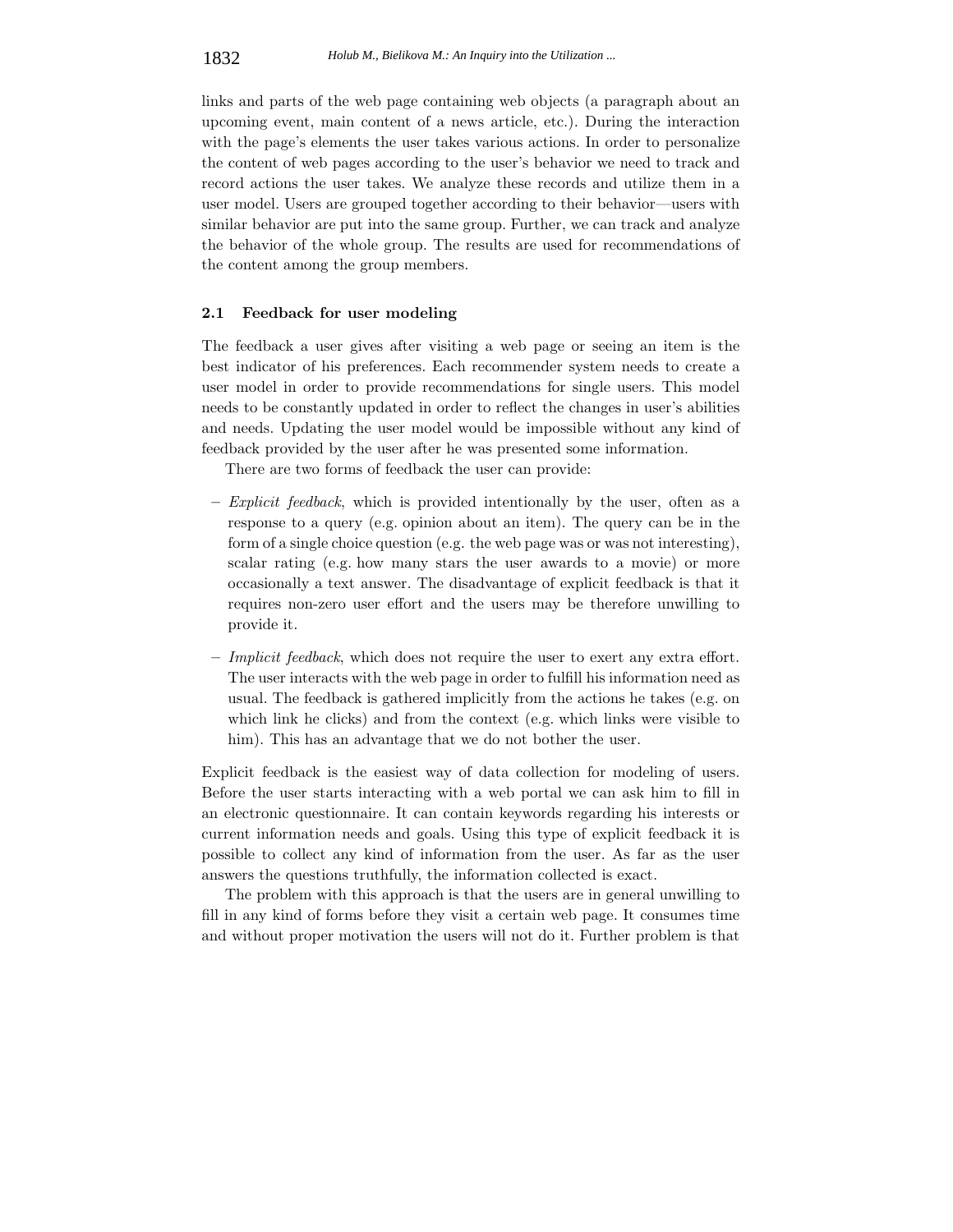the users can have different sensitivity to ratings. When asking about their skills users can overrate or underrate themselves.

Jawaheer et al. [Jawaheer et al. 2010] present a study of how users provide explicit feedback in an online music service, and how this feedback can be used in a music recommender system. They analyzed ratings of music tracks on Last.fm, where people can explicitly mark a song as *loved*. This influences the list of recommended songs which they are later provided. The result of the study is that users provide this kind of feedback very rarely. Also, its volume decreases over time as the initial enthusiasm of the users about the system fades away.

Implicit feedback, on the contrary, needs to be analyzed in order to better understand its meaning. Velayathan and Yamada [Velayathan and Yamada 2007] used monitoring of user's behavior in order to estimate his interest. The behavior on web pages visited by the user was used as an implicit feedback determining his interest in that page. Using augmented web browser they recorded all actions the users had taken. They found out that various actions are indicators of either positive or negative interest. Actions with positive meaning are e.g. printing the web page, copying text into clipboard or bookmarking the page. When the user closed the browser window (or tab) before the web page was fully loaded or when he spent small amount of time on it, it was considered to be a sign of negative interest.

Additionally, implicit feedback can express both positive and negative interest. To make matters worse, one particular action can have different meanings in different contexts or domains. The most common way of getting implicit feedback is to record on which hyperlinks the user clicks. When he reads a piece of text and then clicks on a link related to it, it can be seen as a sign of positive interest. Conversely, when he does not click it can be seen as a sign of negative interest. However, this is not always true. In general, we are unable to tell if he did not click on a link because he is not interested in the subsequent web page, or simply because he did not notice the link. Likewise, in general we cannot tell the interest of a user from clicking on a link. The link could have had for example a misleading caption.

Clicking on a link can determine user's interest in the content with annotated links. An example would be a web page of news provider. Usually, links to articles are formed by their titles. They also contain short introduction or summary of the news article. If the user wants to read the whole article he can click on the link to see it. In such situation clicking on the link can be considered as a sign of positive interest [Das et al. 2007, Suchal and Návrat 2010].

Monitoring user's clicks is often used for link recommendation. Baraglia et al. [Baraglia et al. 2006] recorded all links on which the users have clicked during a browsing session. They used clustering for grouping of links which are often used together. Every link was put into exactly one cluster. The links from the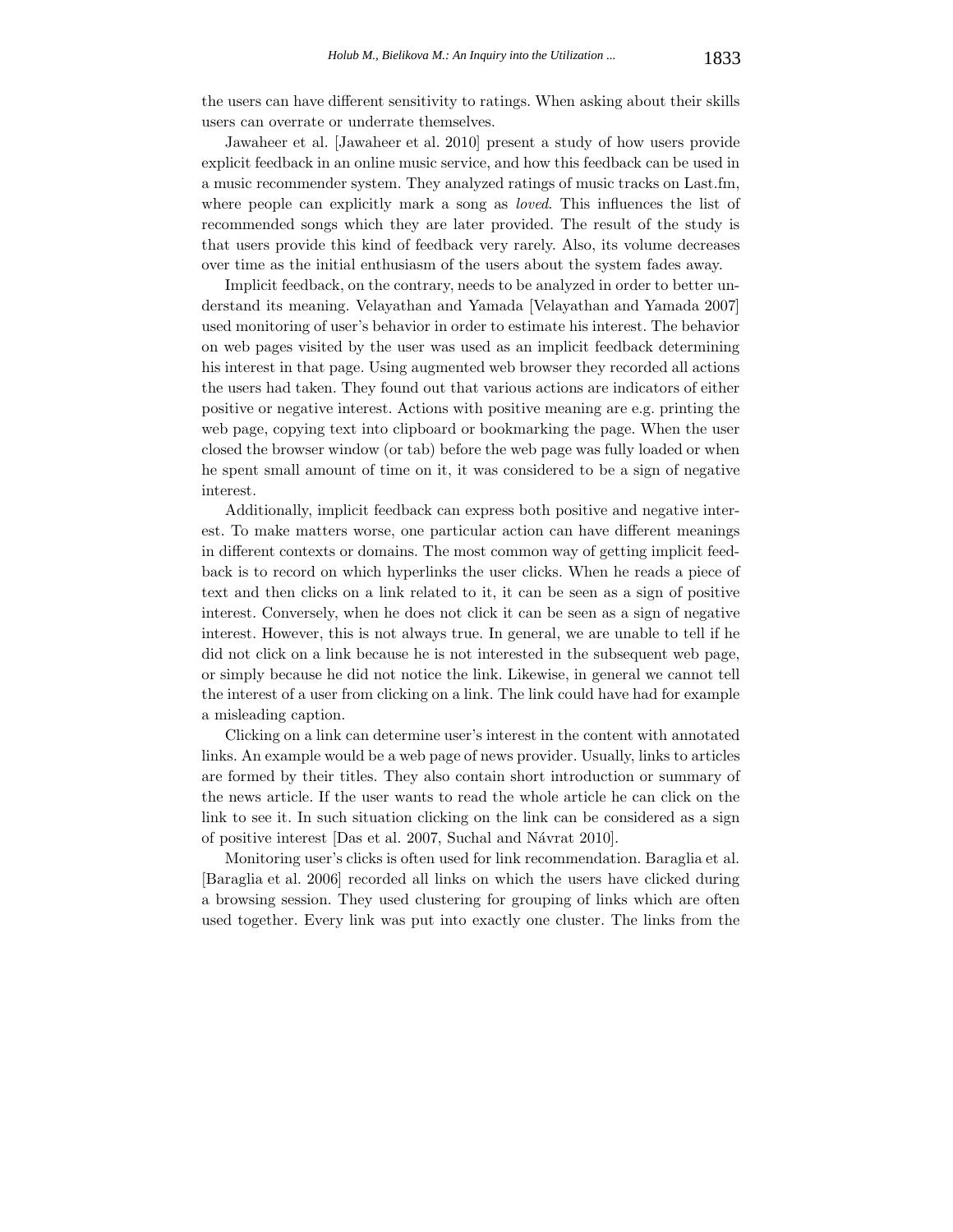cluster with largest overlap with the current session of a user were proposed as the recommendation. These links are the ones that were frequently used by other users in the same context.

Another good implicit feedback indicator is the time the user spends reading a web page [Claypool et al. 2001, Fox et al. 2005]. An example here is again the domain of news articles. Morita and Shinoda [Morita and Shinoda 1994] showed that when the user is interested in particular news article he spends more time reading it than he would without being interested in it. It is also very probable that when the user likes an article, he will read related articles as well.

Explicit feedback is usually present in the form of item ratings [Hofmann 2004, Rennie and Srebro 2005, Zhou et al. 2008, Pilászy and Tikk 2009], which could be e.g. movie ratings on video portals. Users obviously do not rate all items, therefore collaborative filtering is used for ratings prediction in recommendation tasks [Goldberg et al. 1992].

Explicit ratings represent explicit user feedback, which is difficult to obtain. In most cases personalized systems use only positive implicit feedback [Gauch et al. 2007]. Recently emerged *one-class collaborative filtering* methods can be used to predict user's interest based on this feedback [Hu et al. 2008, Pan and Scholz 2009, Li et al. 2010]. There are also approaches which use both explicit and implicit feedback at the same time. Liu et al. [Liu et al. 2010] presented an approach in which they combined both types of feedback with different weights. They proposed a model for integration of various scales used in different types of feedback. This resulted in an improvement of the recommendation quality.

Lee and Brusilovsky [Lee and Brusilovsky 2009] proposed slightly different approach utilizing negative feedback. Their study done on a system recommending job offers shows that negative feedback helps to distinguish between good jobs and bad jobs. They considered closing a job offer without any further action as a negative interest indicator arguing that the job offer did not attract the user.

For the recommendation and personalization purposes users are as a rule grouped based on similarities in their behavior. This helps when a new user visits the website. At first, we do not have any information about his interests. Knowing the group he belongs to serves for guiding him through the web portal so that he is not confused with the information and hyperlink overload. Users who already visited the web portal left digital footprints on the links they used. These are used for recommendation of frequently followed paths for the new users [Brusilovsky 1996]. Returning visitors also benefit from this because it is very probable that they will need information which can be found following one of the most commonly used sequence of links.

Although people belong to different groups and have different information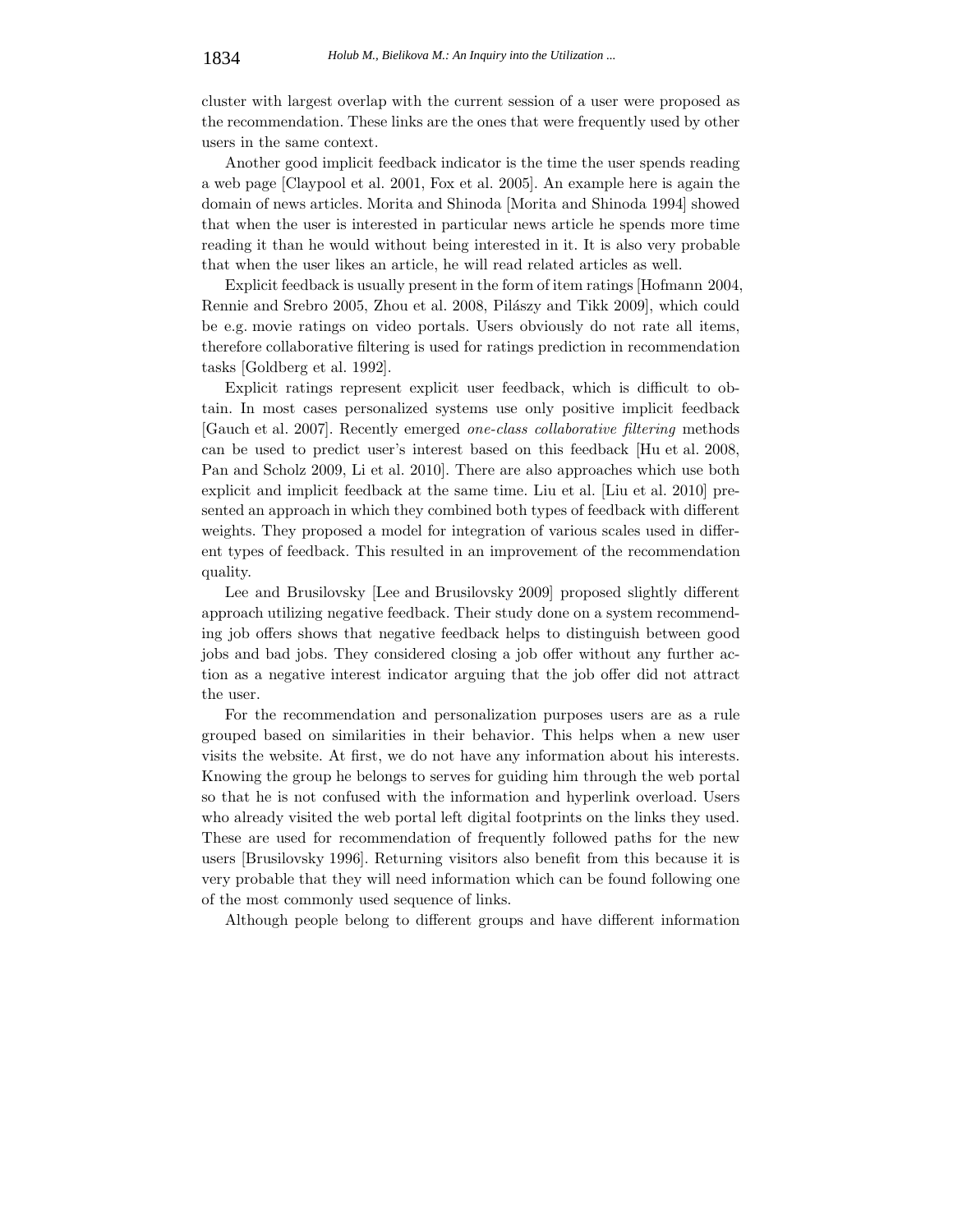needs, most web portals provide all of them with the same content. Visitors often see information in which they are not interested, which the web portal presents to attract a wide range of users [Barla et al. 2009]. The answer to this problem lays in personalization of the website's content. Sheng et al. [Sheng et al. 2008] presume that the interest of visitors also depends on the geographic location of the visitors. They discover geographical-specific interest patterns in the web click data.

Implicit feedback is more suitable for the automatic interest estimation as it does not require any further actions from the user. Some interest indicators proposed are domain specific, e.g. the negative feedback on the job offers web portal. We are looking for a solution which would work on various different web portals; therefore it should be domain independent.

# **2.2 Recording user's actions**

There are several places where the web usage actions can be recorded. The selection of the place determines the type of actions we record. It also influences how precisely we are able to describe user's behavior. The places for actions recording are [Hu and Zhong 2005]:

- **–** *Server side* action recording this kind of action recording is the easiest one. It can be done by the webmaster. All HTTP requests from the clients are stored in a log files. The disadvantage is that we cannot distinguish among individual users, as there can be more users behind one IP address. We are also unable to record the interaction of the user with the web page (actions done using mouse and keyboard).
- **–** Recording actions on a *proxy server* here, actions are recorded between the browser of the client and the web server. It is useful for monitoring the behavior of groups of users using the same proxy server. Moreover, if the proxy server requires authentication we can distinguish among the users. Again, the disadvantage is that the user needs to approve this kind of monitoring and set up the browser to use the proxy server.
- **–** *Client side* action recording this data can reveal the complete interaction with a web page. We can also distinguish among different users. However, this is the most difficult option to achieve as the user needs to approve this kind of monitoring.
- **–** *Application layer* action recording this monitoring is done by the application itself. It can contain the most detailed information about the actions. On the other hand, each application needs to implement it. We also need to ensure reliable transfer of recorded data from the client to the server.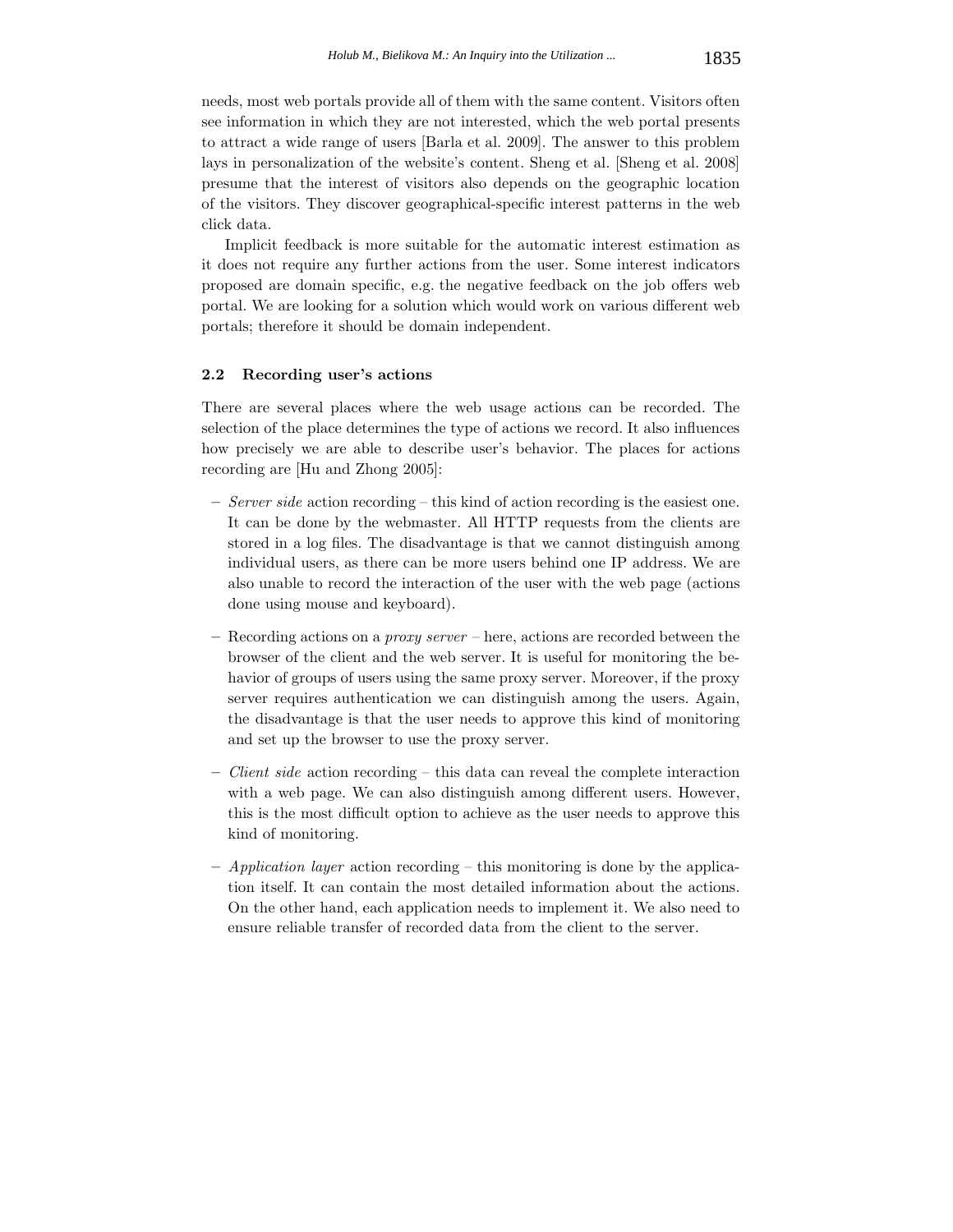Application level recording of actions was used in [Andrejko et al. 2006]. The authors used a web service which collects data from various client tools recording actions done in different applications. There was a special recorder for each application monitored. The advantage is that events and actions from various applications are collected at one place where they can be analyzed. The data is enriched with semantics and the state of the application at the time when the action was taken. The events are described using an ontology, which defines their attributes and relations.

Similar approach was used in [Krištofič and Bieliková 2005]. Adaptive systems used by clients were monitored by means of wrappers. Each system we want to monitor requires a special wrapper. The advantage is that the wrappers transform the recorded data into a standardized format which serves as an input for content personalization and recommendation method.

The monitoring of user's actions on the client side can be done in various ways. One of the easiest way is to use cookies in which data can be stored. The second option is to create a browser add-on which can record the interaction between the user and the browser. The advantage is that we also have the context in which the web page is used (e.g. what the user stored in his bookmarks or if the user uses tabs for browsing). The disadvantage is that we need to create different add-ons for different browsers. Each browser can record different types of actions which introduces ambiguity.

Another option is to use a script added to a web page which monitors the actions taken by the user. It is browser independent and can record general actions like interactions using the mouse. Special features provided by the browser are usually impossible to record using this approach.

User's actions can also be monitored using special toolbars which can be installed to the browser [Manber et al. 2000]. The toolbars are developed mainly by large companies in order to make the interaction with company's services easier. Toolbar can also be used to record actions done on a certain web page. The disadvantage is that we need to persuade users to install special toolbars into their browsers.

Server side user monitoring is easy to realize, but it is very noisy and cannot capture a lot of interactions with the web page. On the other hand, client side (together with application layer) user monitoring can capture various actions, but is very intrusive and often requires installation of additional components. From this perspective the most suitable solution for our needs is monitoring user's actions via a proxy server. The proxy server can insert an action recording script to each web page (without modifying its content) which will send recorded actions to the server. The user does not need to install additional items; the only thing he has to do is to set up his browser to use the proxy server. This has some privacy issues which can be minimized by using anonymous user identifiers,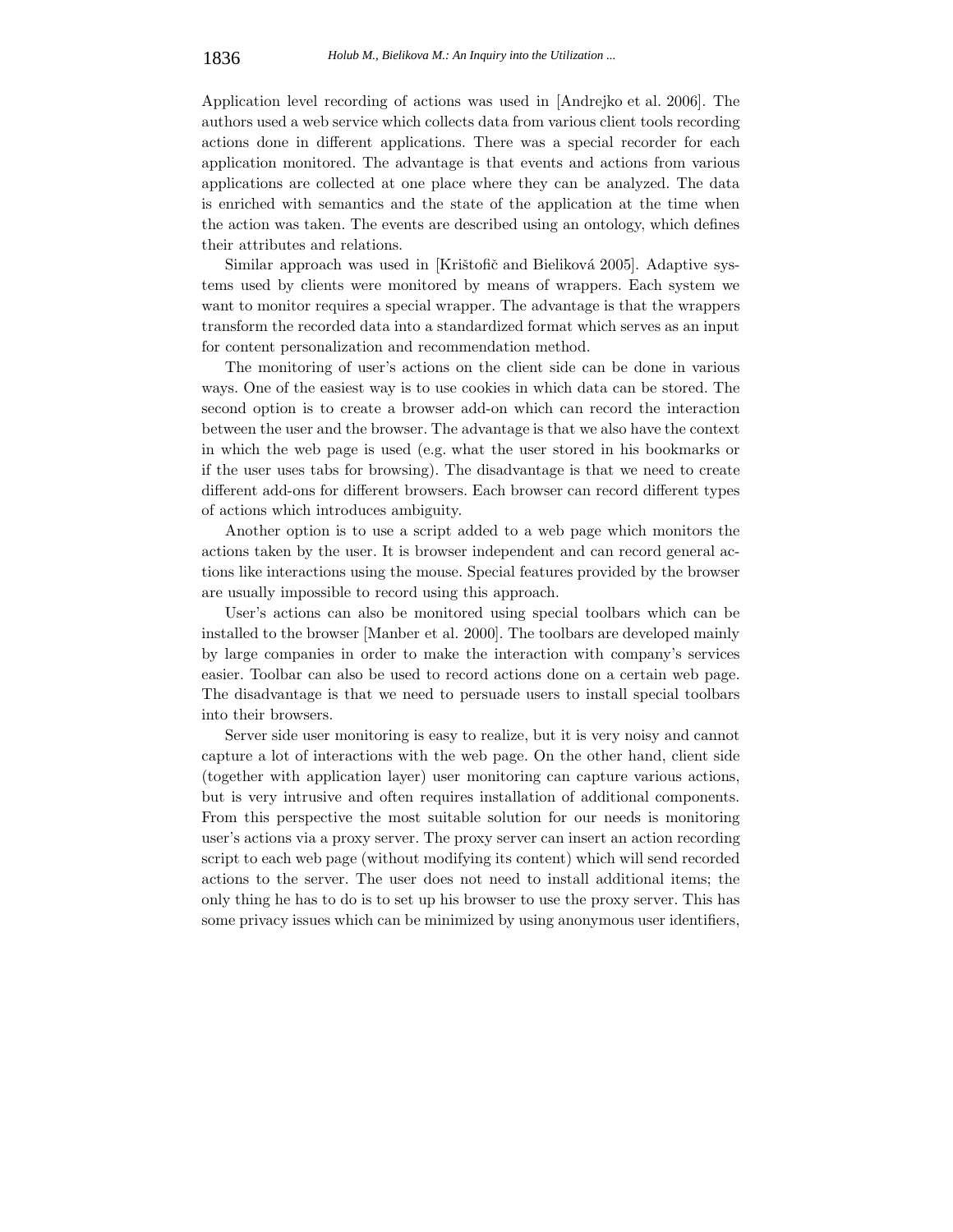letting users see what the system logs about them, and publicly providing source code of the script. The motivation for users to use a proxy server is in the added value provided by personalization of web pages and recommendation of interesting items.

#### **2.3 Navigational patterns**

Apart from implicit and explicit feedback preferences of a user are also reflected in the way he navigates in the website. This includes the links he uses and their sequences, as well as the order in which he uses them. Some sequences may be used more commonly than others. If there is a subsequence, which is often repeated in many sequences, we generalize it to a pattern. When we discover the context in which this pattern is used, we group the users whose browsing sessions contain this pattern and assign them the same context. These users share some common characteristics or interests and we use it for link recommendation.

Web usage mining is being used for the analysis of the sequences of followed links. The results are used for detecting common attributes of behavior of users and for adaptation of the web portal for this group of users [Ting et al. 2005]. Likewise, we can employ web object usage as a pattern for finding similar users [Niemann et al. 2010].

Web usage mining is usually done in three steps [Baraglia and Silvestri 2007]:

- **–** Data preprocessing in this phase sequences of links are mined from the access logs stored on the web server.
- **–** Pattern detection in the sequences of links patterns are detected using e.g. association rules or statistical analysis.
- **–** Pattern analysis discovered patterns are being evaluated and the user model is being updated.

In the data preprocessing phase we need to distinguish among different sessions of users. Then we combine the links used in one session into a sequence ordered by the time each link was used. Then we detect patterns in the sequences. We can either discover predefined patterns or new patterns composed of often repeating sub-sequences of links. In the pattern analysis phase we determine the context from discovered patterns; the user is being assigned a label according to the dominant pattern(s).

There are four elementary patterns which can be found in the sequences of items [Canter et al. 1985]:

- **–** *Path* a sequence in which nodes do not repeat.
- **–** *Ring* a sequence that starts and ends in the same node.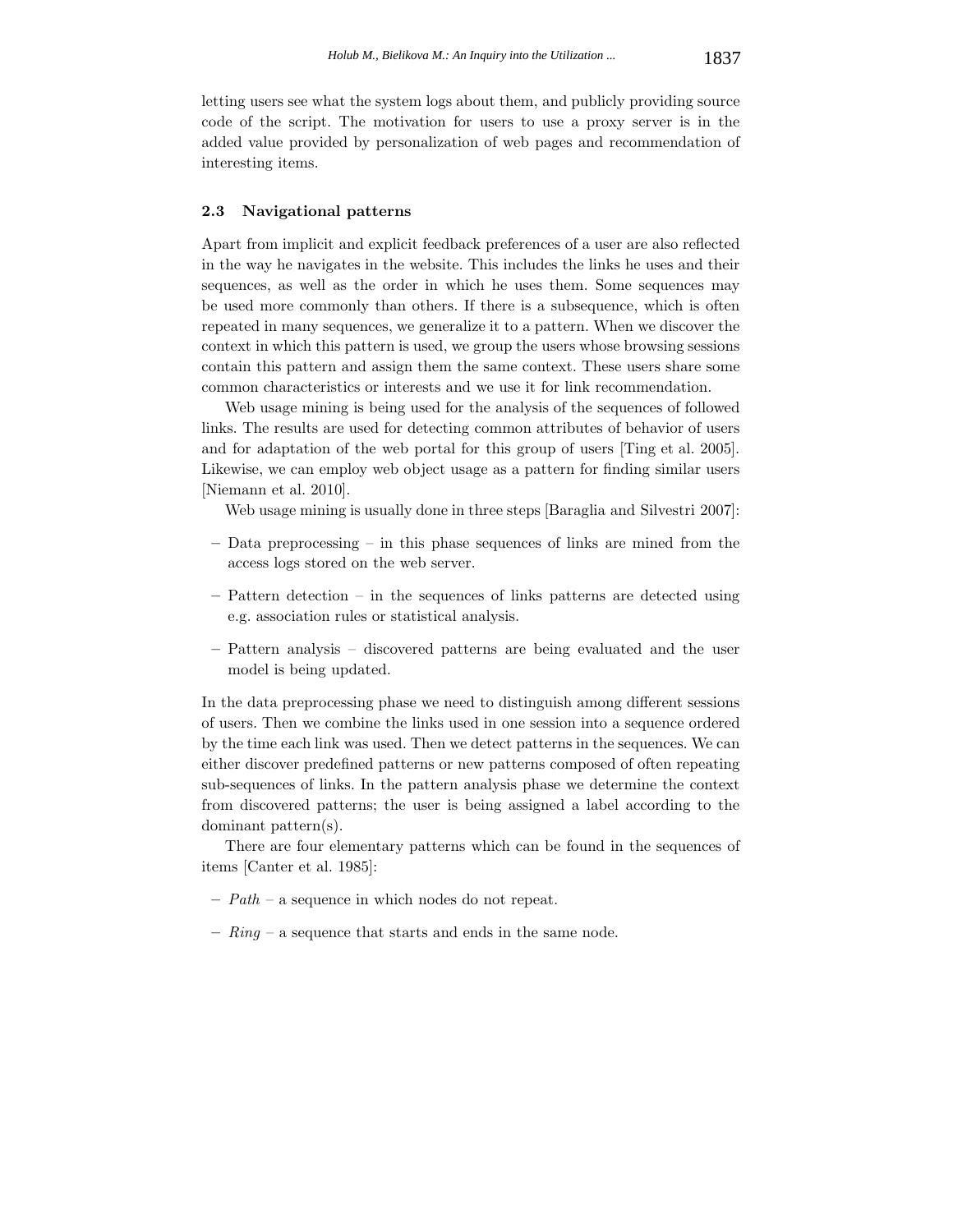- **–** *Loop* a sequence that goes through already visited node.
- **–** *Spike* a sequence that goes back through the same trail.

We can also discover these patterns in the sequences of links that the users followed on a website. The patterns reflect the purpose of the user when browsing through a web portal. Their analysis reveals whether the user is new to the portal and is looking around, or whether he is regular visitor and knows exactly where to find the desired information.

In addition to the elementary patterns, the whole sequences of links may resemble one of these complex patterns [Clark et al. 2006]:

- **–** *Stairs* describes the situation in which the user immerses into the web portal without returning to the previous page. This is a common behavior when inspecting a new web portal.
- **–** *Fingers* describes the situation when the user follows a link to a certain web page and then goes back to the previous one. This behavior is common when we are trying to find something particular but we do not remember on which page it was. We try every link in order until we find it.
- **–** *Mountain* describes the situation when the user visits a series of links and then he goes back. It is the combination of previous two patterns.

The complex patterns are difficult to detect automatically. Moreover, they do not provide as much space for user's behavior analysis as the elementary patterns. Therefore, we detect the elementary patterns in the sequences and use them to group users with similar browsing behavior.

## **3 Navigation support based on behavior analysis**

We propose a method for adaptive navigation support which is based on the analysis of user's behavior while surfing through a web portal. In general, we record actions which are positive or negative interest indicators. We compare their values with the values of other users who visited the same page. Afterwards, we compute user's interest in each visited web page. For the prediction of interest on unvisited pages we use collaborative filtering method. We consider here the users with similar patterns in their browsing sessions. The predicted interest is associated with web objects extracted from a selected web portal, which are then recommended to the users with high predicted interest.

### **3.1 Automatic interest estimation**

We determine the interest of a user in every visited web page within a website. This process is based on the analysis of actions he takes while interacting with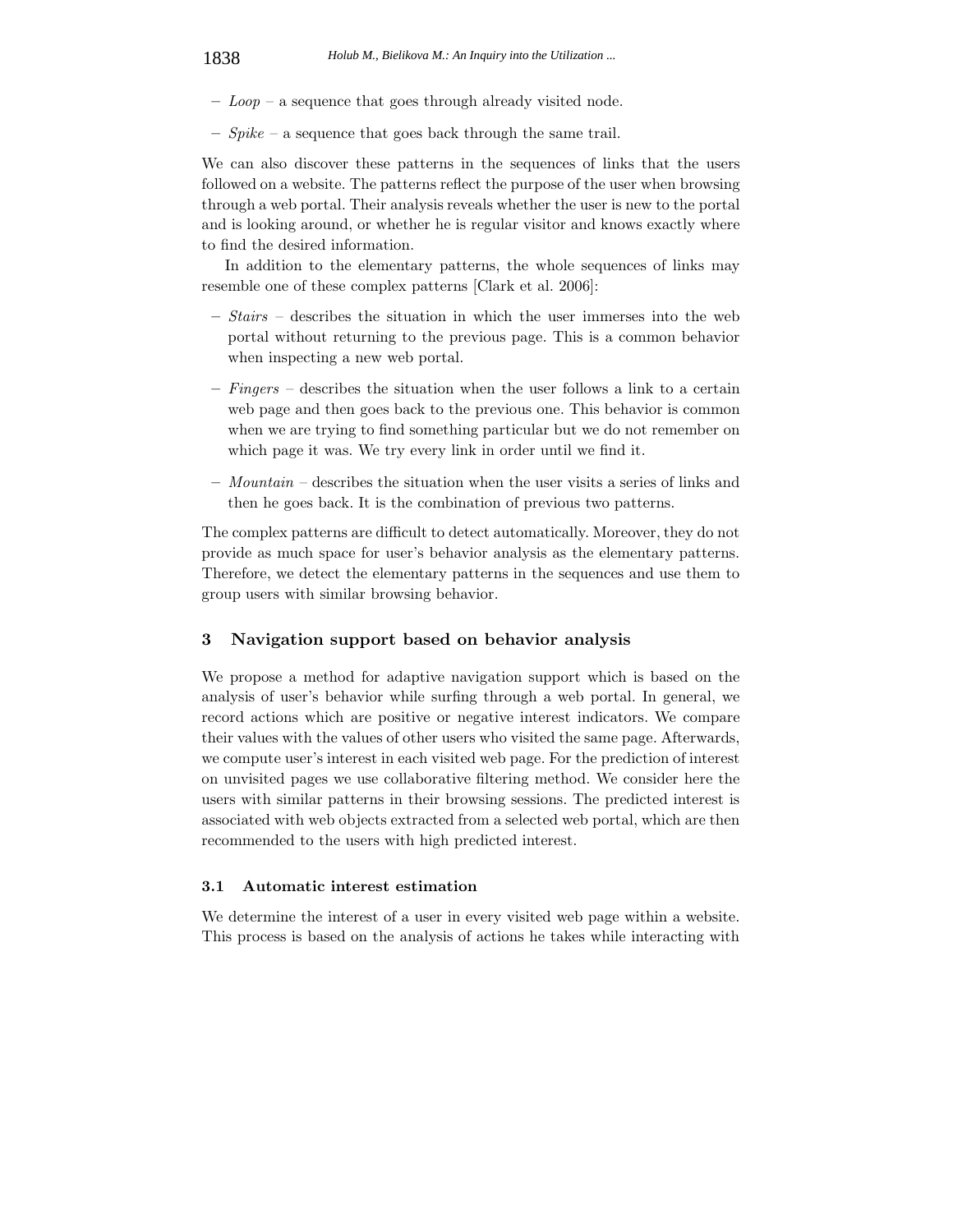web pages of the portal. Actions determine short-term characteristics of the user, which can frequently change.

# **3.1.1 Interest indicators**

Users take various actions while reading a certain web page. These actions reflect the degree of user's interest in that page. Therefore, we can use them as the implicit feedback. This has the advantage that the user does not need to take any further action to rate the web page. On the other hand, we have to interpret the sequence of actions to estimate user's interest. This is not an easy task, which is influenced also by the fact that some actions can have positive or negative meaning depending on the context, and having just implicit feedback, it is not straightforward to determine their polarity.

We consider actions taken on a web page to be the interest indicators. According to their meaning we divide interest indicators into three categories:

- 1. positive interest indicators,
- 2. negative interest indicators, and
- 3. context-dependent interest indicators.

When we detect an action with assigned positive meaning we increase the current value of the user's interest. Conversely, when we detect an action with assigned negative meaning we decrease the current value of user's interest. This way we evaluate all actions a user does on a web page in a single session. We then associate the final value of his interest with particular web page and the session.

Context-dependent interest indicators can have both positive and negative meaning. To determine the current meaning we analyze the social context, which is the behavior of other user's who visited the same web page in the past. We consider a context-dependent interest indicator to have:

- **–** negative meaning, if its value is lower than the average value of this indicator from other users, and
- **–** positive meaning, if its value is higher than the average value of this indicator from other users.

Time spent on a web page is good example of context-dependent interest indicator. Consider that a user spends 1 minute reading certain web page. To determine, if this is a sign of positive or negative interest, we compute the average time spent on that page by similar users. If the average time is higher than 1 minute, current user's interest is negative; otherwise it is positive.

We record the actions done on a web page only when the user is active, i.e. when he interacts with the web page via mouse or keyboard. The recording is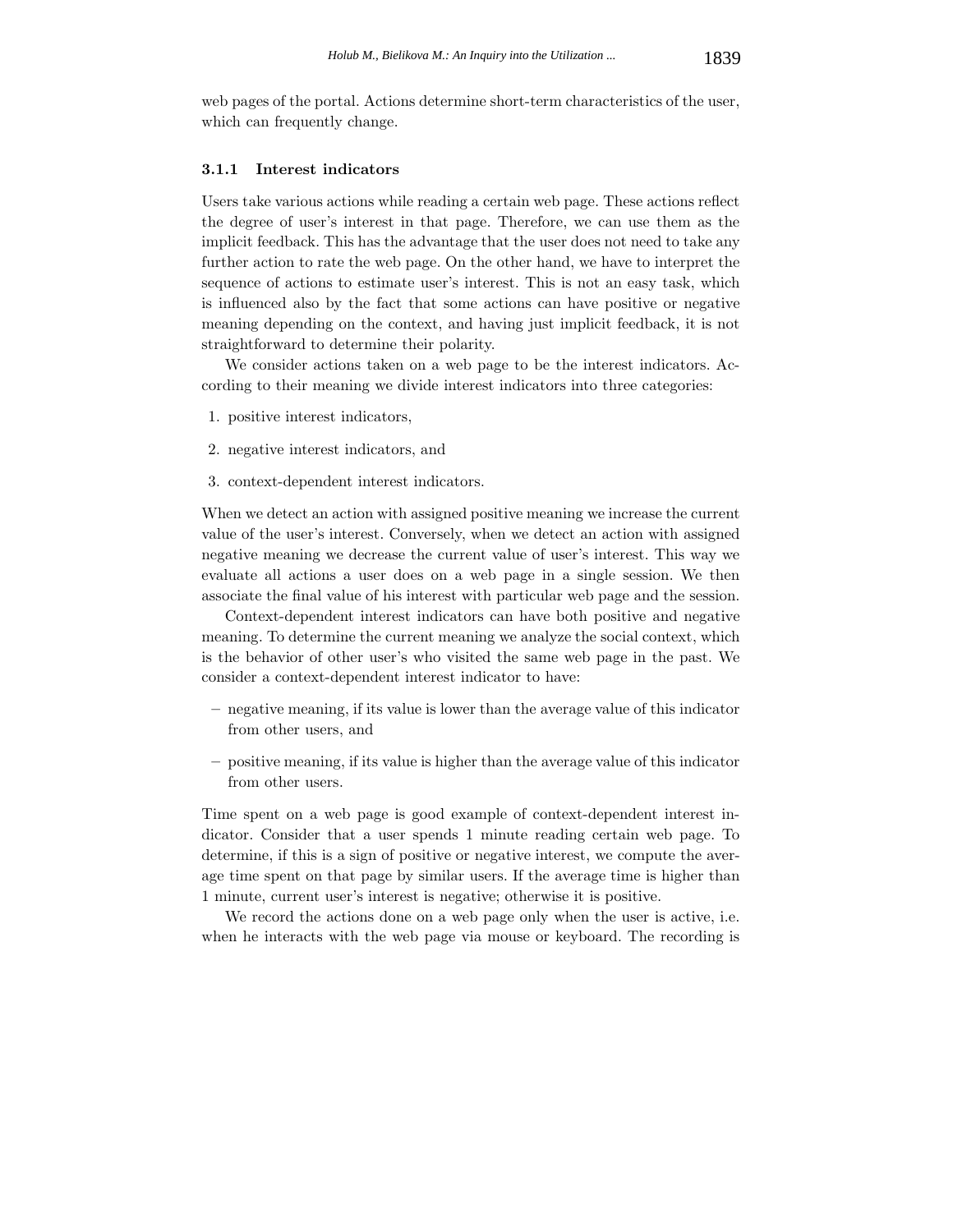done according to Algorithm 1. These steps are repeated periodically while the web page is displayed.

| <b>Algorithm 1</b> Recording user's actions  |
|----------------------------------------------|
| 1: user active $:=$ false                    |
| 2: if action a occurred then                 |
| 3: indicator $a += 1$                        |
| $4:$ end if                                  |
| 5: if mouse moved event or scroll event then |
| 6: user active $:=$ true                     |
| $7:$ end if                                  |
| 8: if user active $=$ true then              |
| save all indicators<br>9:                    |
| 10: user active := false                     |
| reset all indicators<br>11:                  |
| $12:$ end if                                 |

Using this algorithm we monitor the user only when he is active. We use this to measure the time spent on a web page. If we measured the total time from loading the web page until unloading it (e.g. closing the browser's window, loading other page), we could get inaccurate results. The user might leave the computer for a while and this time would be included in the total time spent. So we measure only the time the user actually spends interacting with a web page. This gives more accurate results, even though for some users there are sometimes situations when the user reads a page without any interaction with it.

### **3.1.2 Analysis of actions taken**

In order to estimate user's interest in a (visited) web page we analyze the actions (interest indicators) which he takes on that particular page. The more positive actions a user takes, the more he is interested in the page, and vice versa. Subsequently, we use the information about the user's interest to:

- **–** predict his interest in unvisited pages, and
- **–** recommend interesting pages to him.

Since there are interest indicators with context-dependent meaning, we divided their possible values into three intervals:

**–** above-average value, IF *value > average* <sup>+</sup> *K* %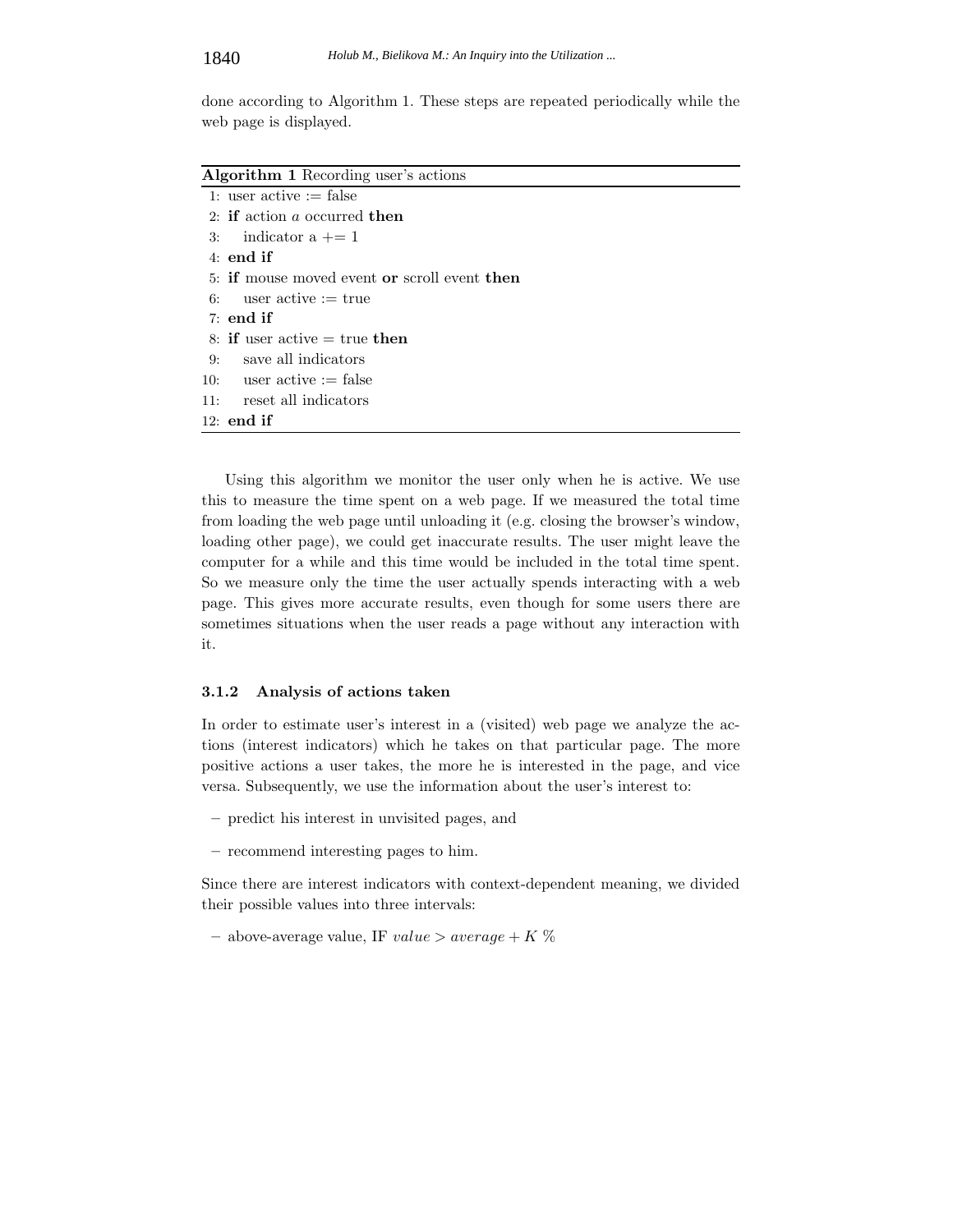- **–** average value, IF *value* <sup>∈</sup> [*average* <sup>−</sup> *K* % ; *average* <sup>+</sup> *K* %]
- **–** below-average value, IF *value < average* <sup>−</sup> *K* %

The selection of interest indicators to record depends on the target domain and platform used. One of the goals of our work was to come up with a solution which would work with all modern web browsers. For this reason we are not able to record some special actions, like adding a web page to bookmarks, without implementing an add-in for every browser.

Proposed method is general and works with any combination of interest indicators. For our experiments we decided to record these three interest indicators:

- **–** *time* actively spent on a web page,
- **–** number of *scrolling* events occurred, and
- **–** *copying* a text into clipboard.

These actions can be recorded independently from the used web browser or platform. In our case, the time spent on the web page is not absolute; it is the number of intervals in which the user was actively interacting with the web page. The exact time depends on how often we check user's activity. In our experiments we did checks of user's activity every 5 seconds.

We express user's interest as a value [0; 1] with 0 meaning no interest in visited web page and 1 meaning absolute interest in visited web page. After detecting an action with positive meaning we increase the value of user's interest by 0.1. We transform the context-dependent actions according to the scheme shown in Figure 1.



Figure 1: Transformation of context-dependent actions to interest of a user: ↑ means above average, ↓ means below average.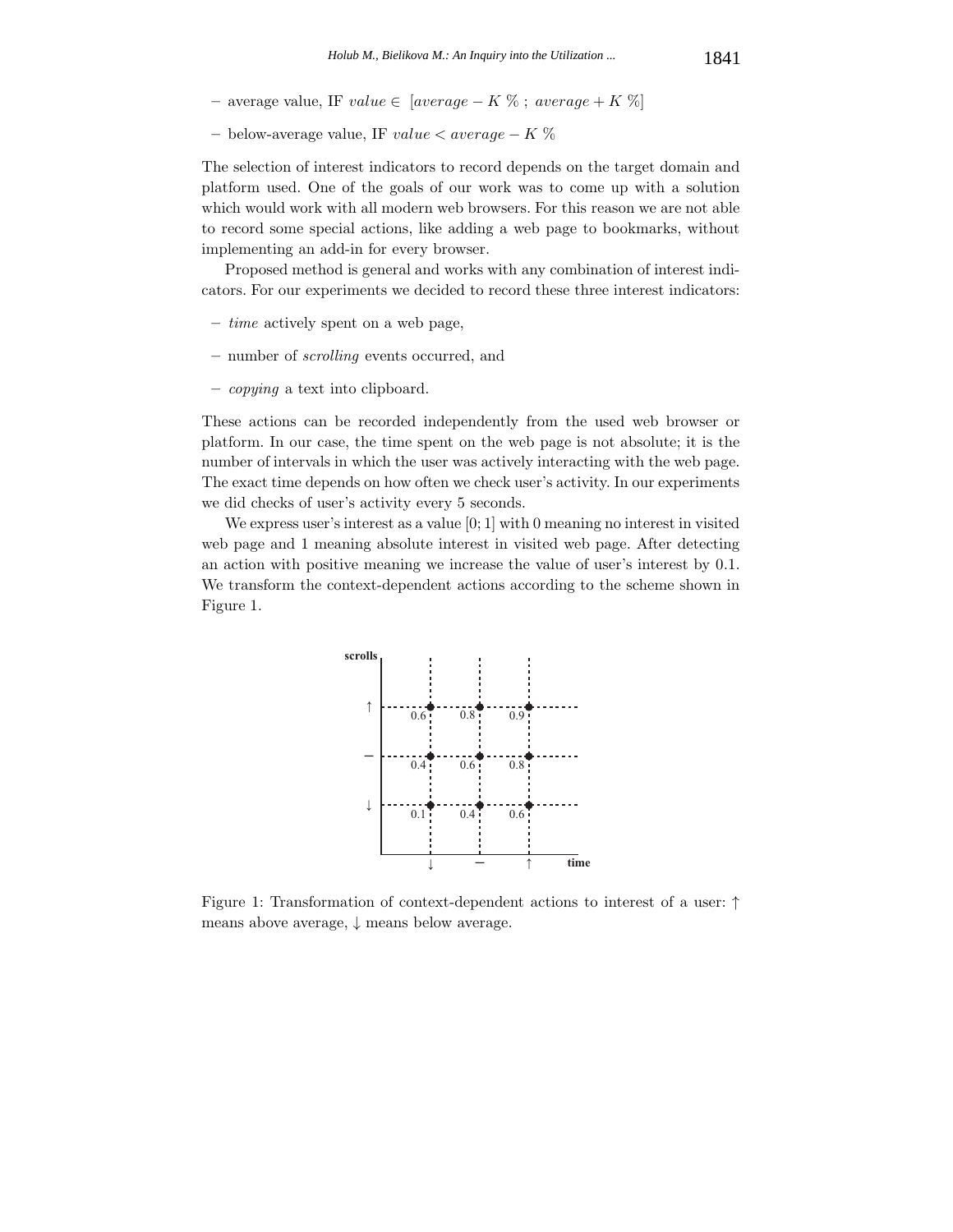We compute user's interest for every page he visits. Afterwards, we associate the value of interest with each web page. Alternatively, we may analyze the web page, extract web objects from it and associate the interest of a user directly with the objects. Web objects are parts of the web page referring about a certain product, the main content of a news article, a paragraph about an upcoming event, etc.

### **3.1.3 Interest prediction and link recommendation**

A user usually visits only a small subset of pages that are part of a web portal. As mentioned in the previous section, we use the actions he takes to compute his interest in each page of this subset. For other (not yet visited) pages we predict his interest using collaborative filtering inspired by [Sugiyama et al. 2004]. Collaborative filtering operates with items and their ratings. It is commonly used to predict user's ratings of items according to how similar users rate the items, so it takes the social context into account .

We use collaborative filtering with our data about user's interest. The web pages are the items to be rated. In our case, the rating is the value of user's interest in the web page. One limitation of collaborative filtering is cold start problem, i.e. we cannot predict interest (rating) for any web page. We can predict interest only for pages already visited by some users. The more users visit the web page the more precise the prediction is.

We compute the predicted interest of user *u* in an unvisited web page *k* as follows:

$$
i_{u,k} = \bar{r_u} + \frac{\sum_{v=1}^{N} (r_{v,k} - \bar{r_v}) \times S_{u,v}}{\sum_{u=1}^{N} S_{u,v}}
$$

where

 $i_{u,k}$  is the predicted interest of user *u* in an unvisited web page  $k$ ,  $\bar{r}_u$  is the average interest of user *u* in all web pages he visited,

 $r_{v,k}$  is the interest of user *v* in the web page *k*,

 $S_{u,v}$  is the similarity of users *u* and *v*,

*N* is the total number of users taken into account.

For measuring the similarity between two users we use Pearson correlation coefficient. It expresses the similarity as correlation between the ratings of two compared users. Therefore, we need at least one item which was rated by both users. In our case it means that both users should have visited at least one common web page. We compute the value of Pearson correlation coefficient as follows:

$$
S_{u,v} = \frac{\sum_{i=1}^{I} (r_{u,i} - \bar{r_u}) \times (r_{v,i} - \bar{r_v})}{\sqrt{\sum_{i=1}^{I} (r_{u,i} - \bar{r_u})^2 \times \sum_{i=1}^{I} (r_{v,i} - \bar{r_v})^2}}
$$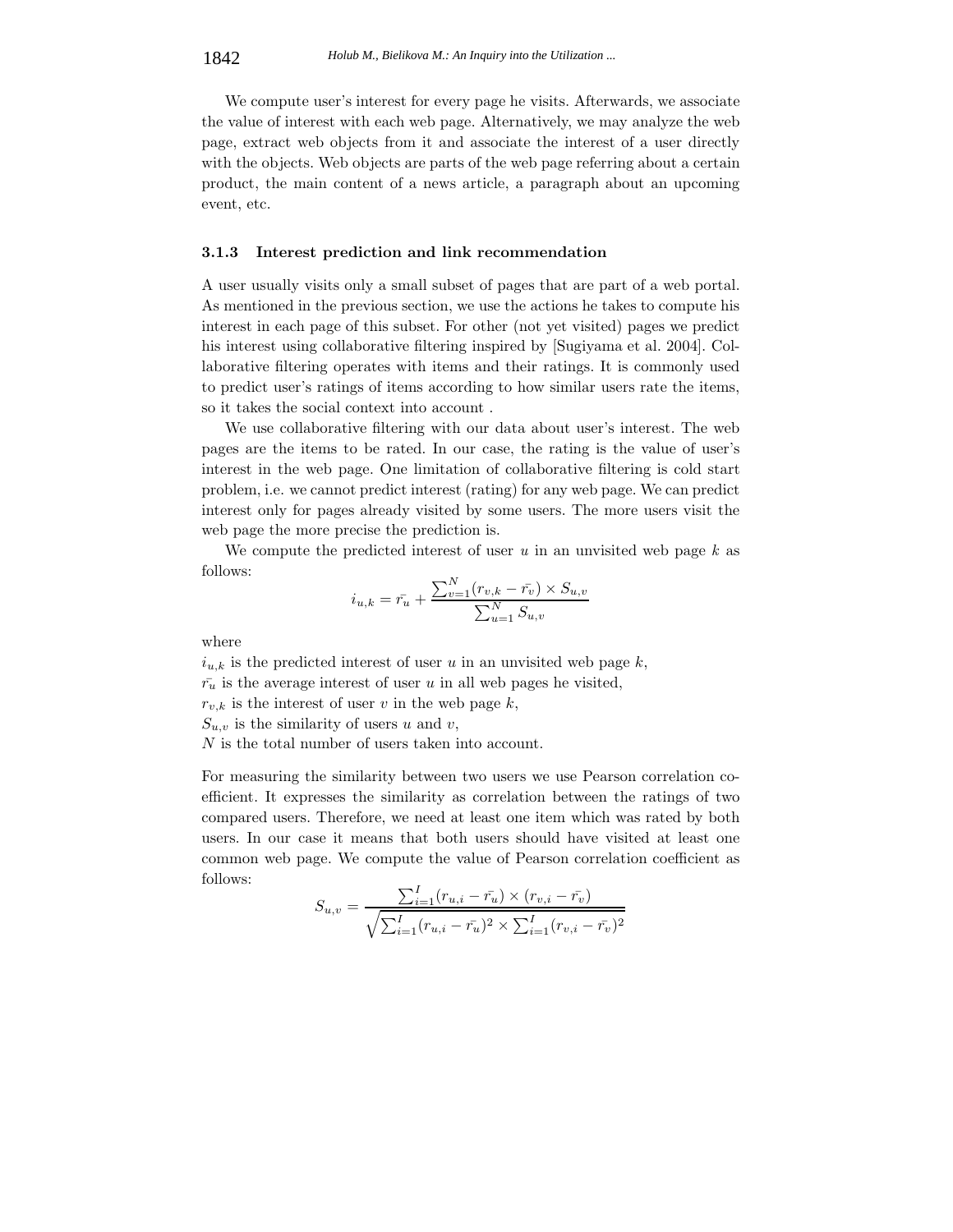#### where

 $S_{u,v}$  is the value of Pearson correlation coefficient of users *u* and *v*,  $\bar{r}_u$  is the average interest of user *u* in all visited web pages,  $r_{u,i}$  is the interest of user *u* in the web page *i*, *I* are all pages visited by users *u* and *v*.

In our method we utilize the implicit feedback provided by the user when interacting with a web page. The feedback reflects the interest of the user, which we compute for visited web pages and predict for the other (unvisited) web pages. For this purpose we use collaborative filtering with new type of data. The advantage of this approach is that the user does not have to provide his interest explicitly, which removes the bias and inconsistencies among users' opinions. The interest is determined for every user using the same algorithm.

We strongly depend on the social context when determining the user's interest. The influence of two main interest indicators depends on the actions of other visitors of a web page. As we mentioned above, the limitation of this approach is that we are unable to determine the interest of the first visitor to a certain web page. We can do it using purely positive or negative interest indicators. The quality of interest estimation depends on the number of visitors to a certain web page. The more visitors there are, the more accurate the estimation will be.

The proposed method can generally be used across many environments. There are many interest indicators which can be tracked and used for interest computation. Our selection of time, number of scrolling actions and text copying events was influenced by the requirement, which determined that our solution should work in every web browser with no need for installation of addons. However, we may also use other interest indicators; in such case we need to set up their weights and their contribution to the total interest of the user, which is not entirely straightforward and requires some experimentation.

#### **3.2 Discovering patterns in sequences of links**

In each session, user visits several pages of the web portal. The session is described by a vector which elements are links to the web pages arranged in order they were visited. During visits to the web portal we create a long-term user model from these vectors. We assign weights to these vectors; vectors from earlier visits have lower weights.

Let session denote a continuous sequence of links during the user's visit to a web portal. In order to maintain the session's continuity, we use the referrer field of HTTP request message. If the URL of a previously visited page equals the referrer value of the currently visited page, we consider the pages to be in the same browsing session. Otherwise, we create a new session.

Similar users are detected based on the vectors of visited web pages. The process of dividing users into groups is presented in Algorithm 2. We consider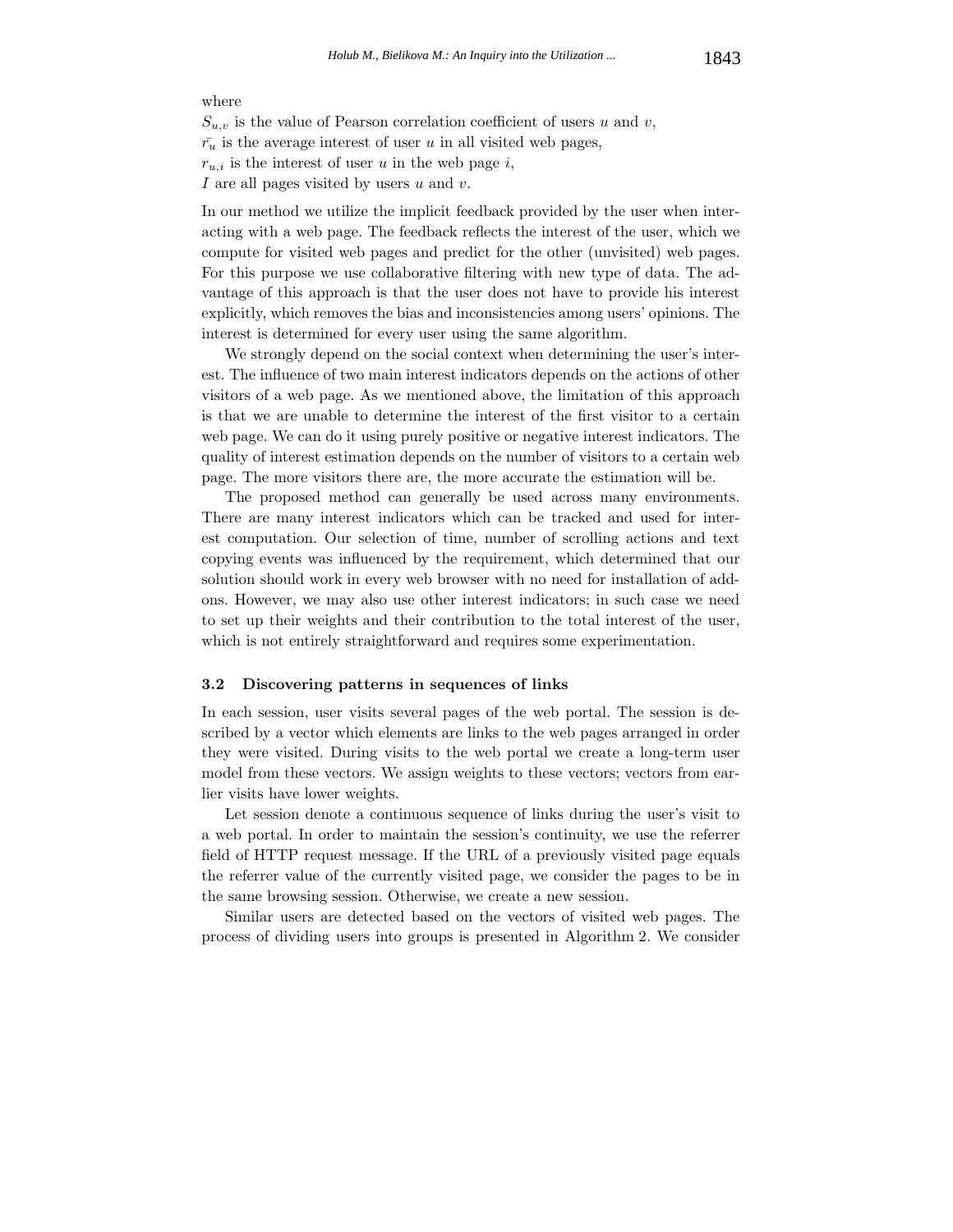|     | Algorithm 2 Group users according to their similarity       |  |  |  |  |  |  |
|-----|-------------------------------------------------------------|--|--|--|--|--|--|
|     | 1: for all user $u$ do                                      |  |  |  |  |  |  |
| 2:  | find patterns in clickstreams of $u$                        |  |  |  |  |  |  |
| 3:  | put $u$ to group according to prevailing pattern            |  |  |  |  |  |  |
|     | $4:$ end for                                                |  |  |  |  |  |  |
|     | 5: for all group $q$ do                                     |  |  |  |  |  |  |
| 6:  | for all user u in group $q$ do                              |  |  |  |  |  |  |
| 7:  | for all user v in group q, $u \neq v$ do                    |  |  |  |  |  |  |
| 8:  | compute cosine similarity of clickstreams of users $(u, v)$ |  |  |  |  |  |  |
| 9:  | end for                                                     |  |  |  |  |  |  |
| 10: | sort users in group q according to their similarity to $u$  |  |  |  |  |  |  |
| 11: | end for                                                     |  |  |  |  |  |  |
|     | $12:$ end for                                               |  |  |  |  |  |  |

only the sequences of links within a website. Therefore, we need to repeat the grouping process for every website we want to personalize. It is not suitable to combine navigational patterns from different websites as they may have different structure of menus and navigational parts. However, it makes sense to detect different browsing strategies of users on the same website. Two users who are in the same group on portal A can be in different groups on portal B; the division of users into groups is valid only for particular website. This makes sense as the two portals can present totally different information and roles of the users on these portals may vary.

Groups of similar users are useful for recommendation of items among their members. We recommend links among similar users according to Algorithm 3.

| Algorithm 3 Recommend links for user $u$ from users similar to him |
|--------------------------------------------------------------------|
| 1: similar = select top K similar users                            |
| 2: for all user $v$ in similar do                                  |
| 3: calculate Pearson coefficient $(u, v)$                          |
| $4:$ end for                                                       |
| 5: for all page $p$ not visited by $u$ do                          |
| predict interest of user in page $(u, p)$<br>6:                    |
| $7:$ end for                                                       |
| 8: recommend top $M$ pages with highest predicted interest         |
|                                                                    |

Navigational patterns of users have to be of a certain minimal length (so that each sequence of two following pages does not represent a path pattern). We use four groups of users, each represented by one of the four different navigational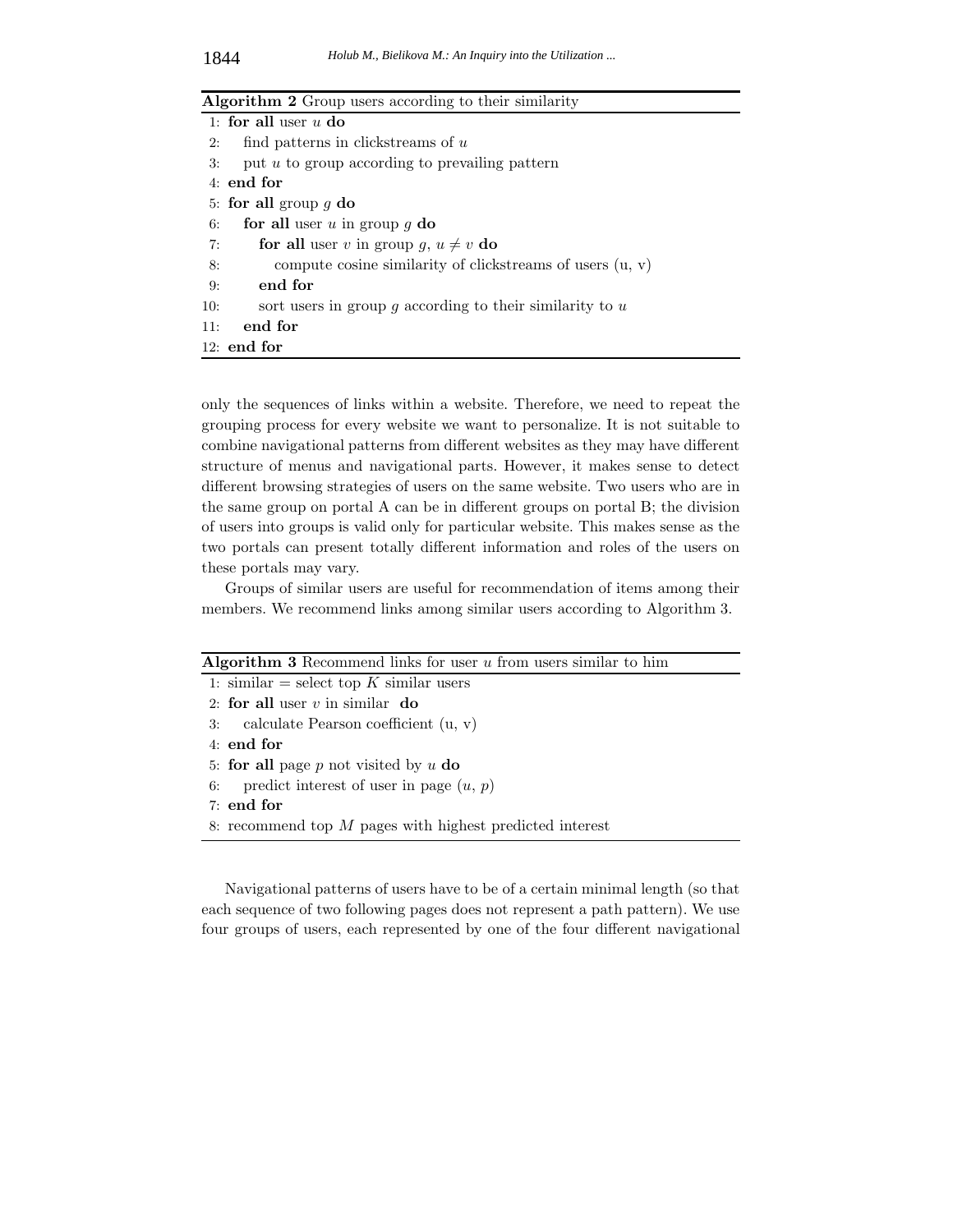patterns, and one group for users with no dominant pattern. After finding similar users to user *u* we select top *K* of them to form a recommendation group. The groups change according to new browsing sessions in which the users can behave differently. This reflects the possible evolution of user's behavior in time.

# **4 Evaluation**

To evaluate the proposed method for user interest estimation we developed software tools which support adaptive navigation by recommending interesting web pages to guests of a web portal. We experimented with the web portal of our Faculty of Informatics and Information Technologies of the Slovak University of Technology in Bratislava (www.fiit.stuba.sk). It contains about 1,500 web pages with information for various types of visitors (students, teachers, alumni, and general public). The information needs of these users are diverse. However, the web portal of our faculty does not automatically differentiate among the users; each of them has to follow few links in order to get to "his" section.

We proposed a client-server architecture of the system with an adaptive proxy server [Barla and Bieliková 2010] in the middle, as shown in Figure 2. Adaptive proxy server developed at our faculty is an intermediary component through which users can access the web pages. As we can see from Figure 2, all requests from the users and responses from the target web servers go through the proxy server. Here, the requests and responses can be modified by various recommender systems, so that they are adapted to the user. This way we are able to personalize a website even though we do not have access to its source code and cannot alter it directly. The modifications of requests and responses are done via plug-ins which extend the basic functionality provided by the proxy server [Barla and Kramár 2011].

Adaptive proxy server provides user identification service, so that we can distinguish among different users. This is completely anonymous; the user is identified by a number with no further meaning, which is sent by the browser in every request as part of the user agent ID. This number is assigned upon setting up the web browser for using the proxy server. As a result, we are able to identify all web pages visited by a user, who is represented by a random number. We are unable to physically identify the user, unless he explicitly links his real identity with his numeric ID.

The proxy server can modify responses from web servers; we use it for embedding the behavior tracking script into every web page the users visit. This script sends collected data about user's behavior to the server. We track the amount of time actively spent on each web page, the number of scrolling events which occurred while the user was interacting with each web page, and the number of times the user copied some text into clipboard.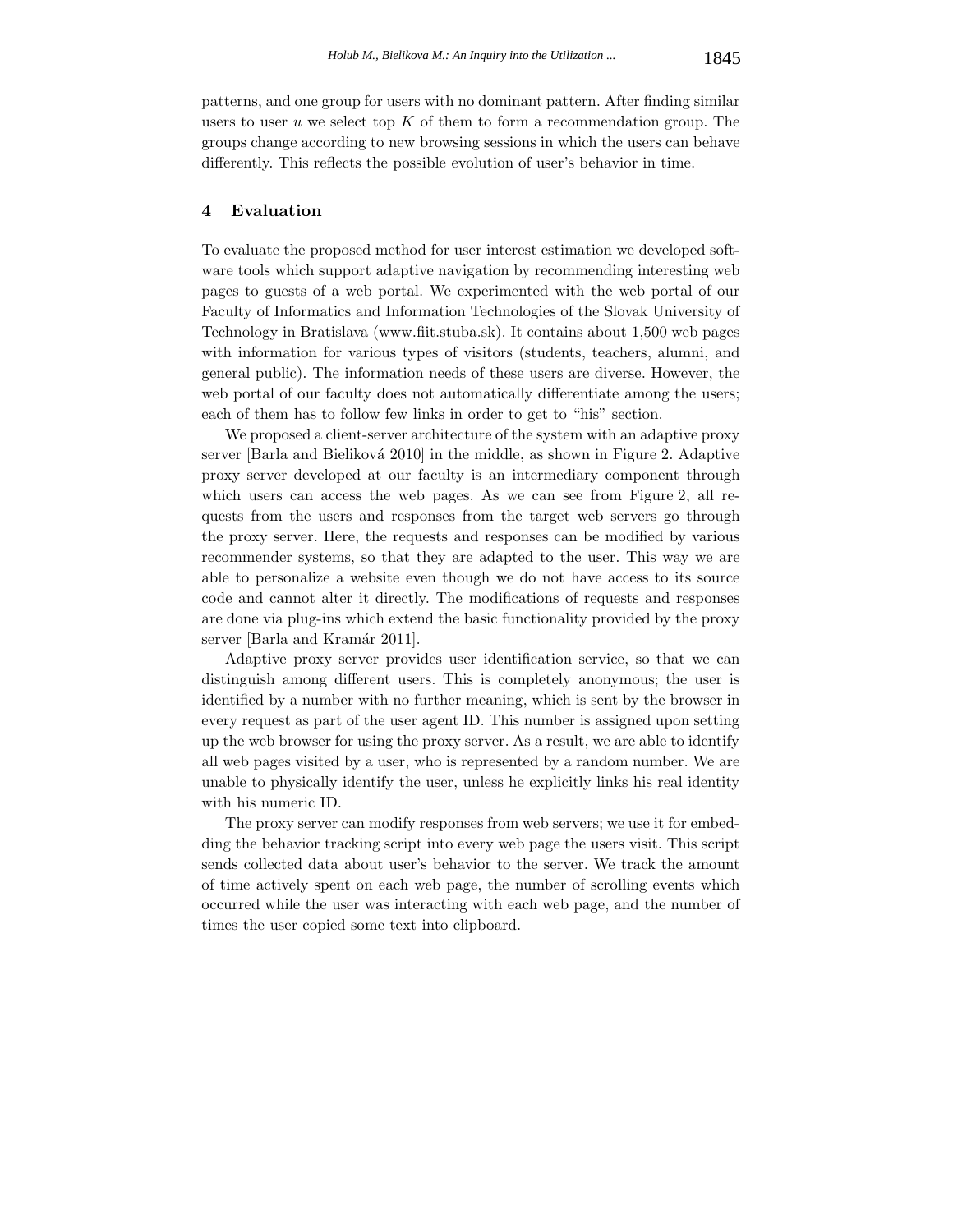

**Figure 2:** Architecture of our system for adaptation of navigation.

Data about behavior of users are analyzed by *AdaptiveImp*, which is a server component responsible for determination of the meaning of context-dependent interest indicators and computation of interest for each visited web page. Then, it predicts user's interest for a set of web pages which were visited by users similar to him. The similarity is computed from the sequences of links used, in which *AdaptiveImp* finds navigational patterns. The web pages with high value of predicted interest are selected as recommendations to the user. Recommendations are stored in a database in the way they should be displayed to a particular user. We run the jobs of *AdaptiveImp* twice a day. We do not need to compute the recommendations in real-time because a single user visits the web portal of our faculty few times a week. This may be different in other domains.

*SpyImp* is another server component, which creates the domain model by analyzing pages of the selected web portal. It crawls the web portal of our faculty once a day, since the new pages are not created very often. Each downloaded web page is parsed and its content is analyzed. In particular, we try to find dates on web pages and then extract the information about an upcoming event from it (as the web portal of our faculty contains mostly announcements about events). Each event is stored as an object with a hyperlink to the web page on which we found it. The interest associated with a user and this page is assigned to the event as well. When we predict the user's interest in an unvisited page, we associate it also with all events which can be found on this web page. Interesting events are then recommended in a personal calendar built for every user.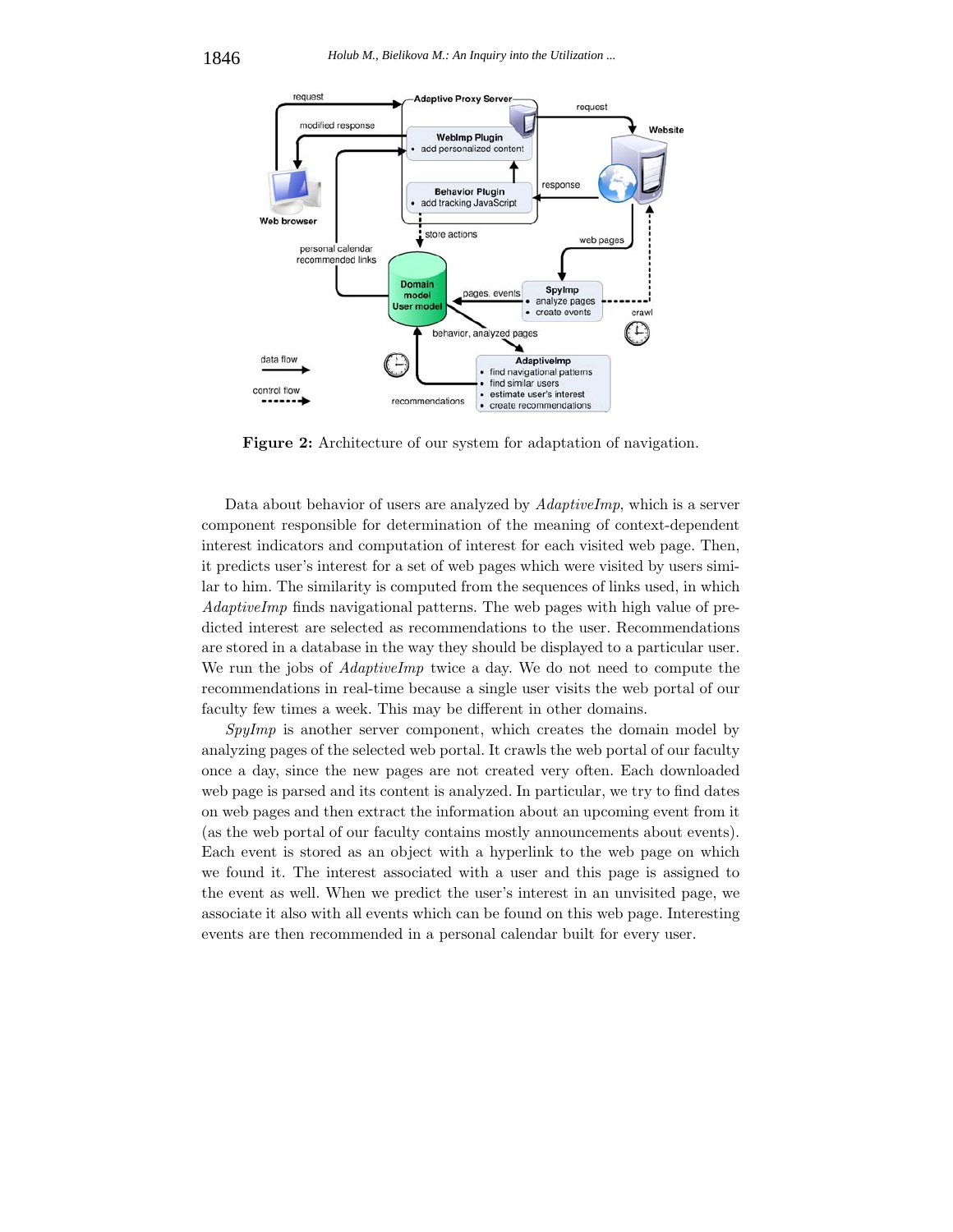Some of the web pages change after they are published on the portal. The user might have seen the web page in the past and he is relying on the information he found on it. However, when this information changes, the user does not get any notification about it. He might easily overlook the change. Therefore, the web pages are monitored for changes using the *SpyImp* tool. We detect any change in the main content of the web page. This step might also involve more intelligent change detection, i.e. which change is just a correction of typographical error and which is an important change of the content. This is not within the scope of our research. If the value of user's interest in a certain web page is high and this page changes, it is put into the news section and recommended to the user for repeated visit.

The last component, *WebImp*, is a plug-in for the adaptive proxy server. Its purpose is to select sections with recommended items according to the user ID and add them to the web page. One of those sections is the calendar. It is dynamic and personalized to every user. It contains reminders (events which the user found interesting in the past) and recommendations (events which have high predicted value of interest). Figure 3 shows part of a web page with added personalized calendar. Another section is the news section which contains links to interesting pages (according to the user) which have changed.

| virtual library<br>ctory                                                                                                                                                                                               |                 | <b>PERSONAL CALENDAR&gt;</b> |          |          |      |    |                |  |
|------------------------------------------------------------------------------------------------------------------------------------------------------------------------------------------------------------------------|-----------------|------------------------------|----------|----------|------|----|----------------|--|
|                                                                                                                                                                                                                        | <b>May 2010</b> |                              |          | ×.       |      |    |                |  |
| ion Technologies                                                                                                                                                                                                       | P <sub>0</sub>  |                              | Ut St St |          | Pi   | So | Ne             |  |
| ren                                                                                                                                                                                                                    |                 |                              |          |          |      | 1  | $\overline{2}$ |  |
| …najlepší<br><b>STATISTICS</b><br>vychádzajú od nás<br>T covers                                                                                                                                                        | 3.              |                              | 4 5 6 7  |          |      | 8  | 9              |  |
| <b><i>I have hel musicia</i></b><br>Perspektives mainted informated<br>arch and<br>en ishterar<br>Moderni stadi os programy<br><b>Editor an eithers</b><br>Spolgorika a precog<br><b>SUT</b><br>Maski spresby kontakty | 10              | 11                           | 12, 13   |          | - 14 | 15 | -16            |  |
| THE REAL BASICAL CROSS OF LIGHT 2012<br><b>Linguage Competition Controlling</b><br>stantial                                                                                                                            | 17              | 18                           | 19       | 20       | 21   | 22 | -23            |  |
|                                                                                                                                                                                                                        |                 | 25                           |          | 26 27 28 |      | 29 | 30             |  |
| $\vert x \vert$<br>Artificial Intelligence Seminar                                                                                                                                                                     |                 |                              |          |          |      |    |                |  |

Figure 3: Screenshot of a personal calendar with recommended event highlighted.

We conducted a series of experiments on our faculty website in order to evaluate the proposed method of automatic interest estimation and subsequent link recommendation. We focused on these research questions:

- **–** Does the automatic interest computation match real interest of the users?
- **–** Can we find different navigational patterns dominating different users' browsing sessions?
- **–** Do the users find recommended links interesting?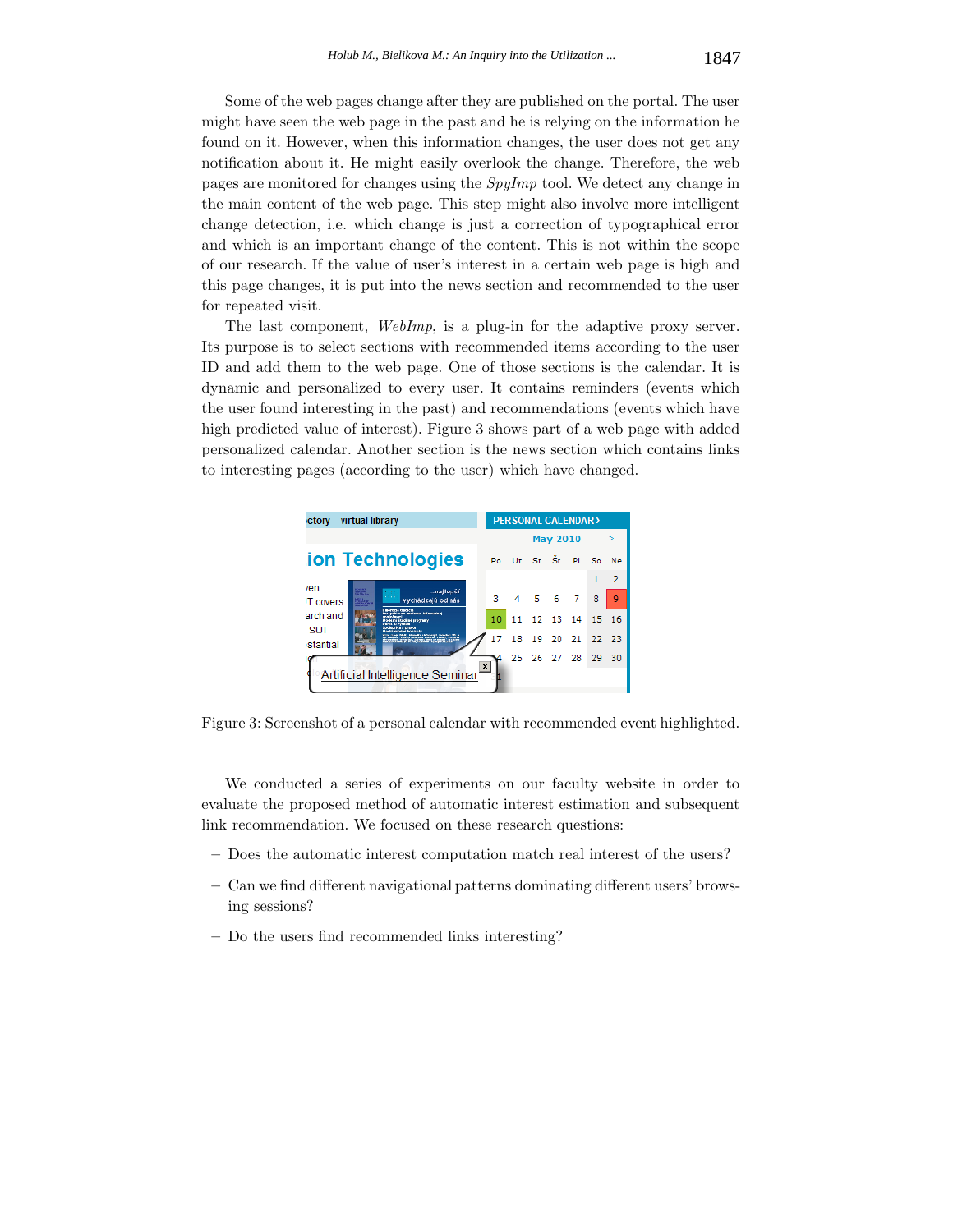**–** Are the users satisfied with the personalized web page?

In the first experiment visitors to the faculty web portal were asked to explicitly state their interest in every visited web page as an integer from 0 to 10 (higher number means higher interest). They did know that their actions are being monitored, but they did not know which actions we recorded. This way we monitored the behavior of users on 55 web pages published on the portal. We automatically computed user's interest in each browsing session and compared it with provided rating.

The average accuracy of the interest computation was 62 %. Results indicate that time actively spent on a web page is the best interest indicator. This is analogous with the results of [Morita and Shinoda 1994]. Scrolling events proved to indicate positive interest as well. The experiment also showed that when a user does not scroll the web page it does not always mean he is not interested in it. Copying text into clipboard proved to be an entirely positive interest indicator. However, users did it only to a very small extent.

In order to evaluate the detection of navigational patterns we monitored the interaction of users with the website for longer period of time (5 weeks). We collected sequences of clicked links from every browsing session and selected those with the minimal length of 3 links. We got 52 browsing sessions of 19 different users. We analyzed each sequence of links in order to find navigational patterns in it. Then we put each user into a group according to the most dominant pattern in all his sessions. If there was no dominant pattern (e.g. the user's sessions contained equal amount of more than one type of pattern) we put the user into the fifth group. The numbers of users in each group are in Table 1.

|                 |  |  | path ring loop spike no group |
|-----------------|--|--|-------------------------------|
| mumber of users |  |  |                               |

**Table 1:** Splitting visitors into groups according to navigational patterns.

We identified all four types of navigational patterns and found users for each of 5 groups. According to the patterns we can distinguish among users and the information task they are solving.

We also did an off-line experiment to prove the validity of the recommendations. We collected browsing activities from 24 users. We divided these data to testing and training sets (2 weeks each). For the purpose of this experiment all users were considered to be in the same recommendation group. We computed users' interests for every page in sessions from the training set. Then we predicted interest for pages each user has not visited. We selected top 10 pages with the highest predicted interest as recommended pages. Then we evaluated if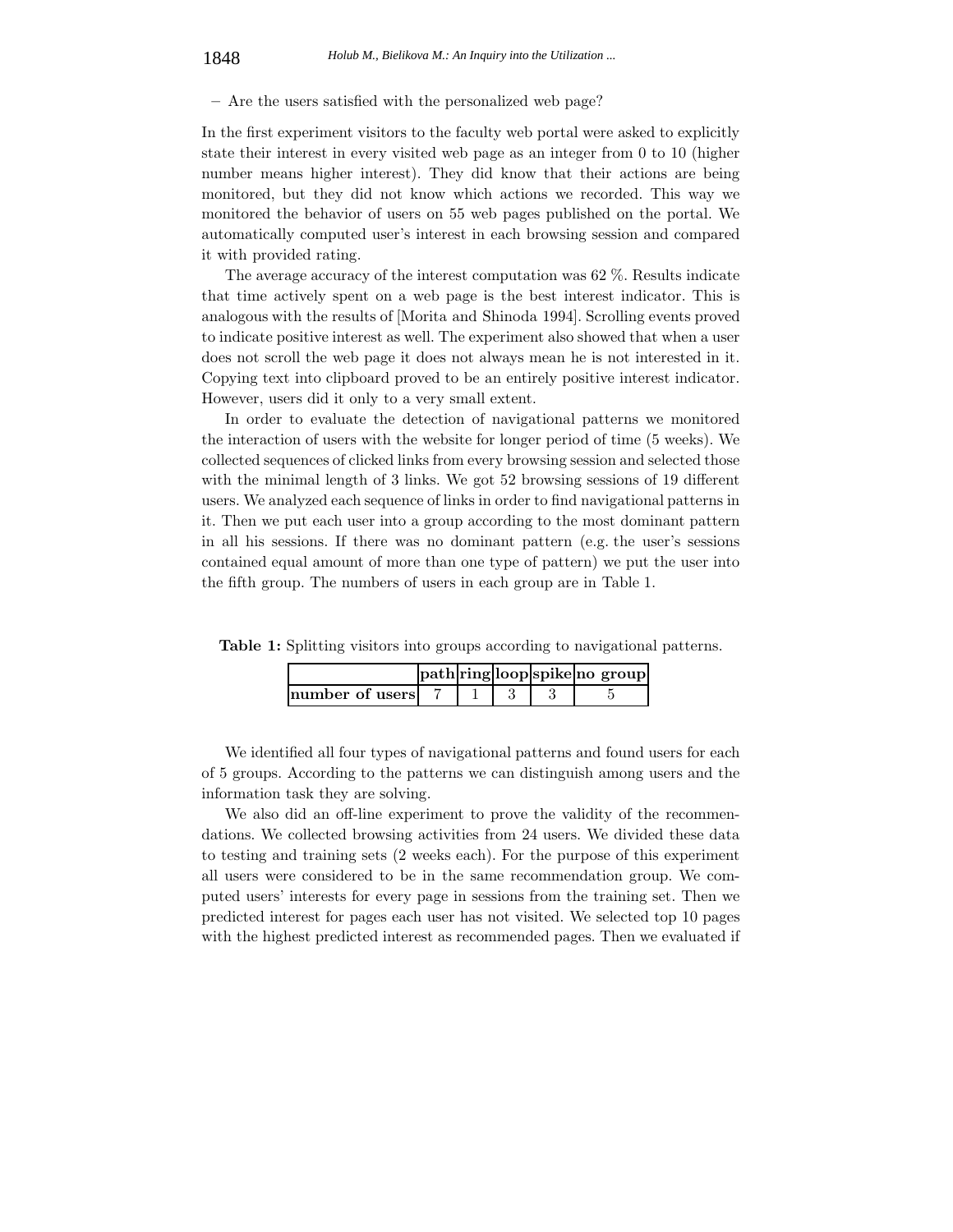the recommended pages were present in the testing set. We also estimated user's interest in each visited page that was previously recommended.

Across this experiment people visited 25 % of the pages recommended to them. In an analogous on-line experiment we recommended 38 links in total. Users explicitly expressed their interest in visiting 55 % of recommended links. Our goal during the link recommendation was to provide additional links to those the user normally uses. We did not perform a direct guidance of the user by telling him which link he should use next. In this context we consider the achieved results as success.

We also evaluated the overall satisfaction of the users with the personalized calendar using a questionnaire. The users stated that they liked the recommended events and that they would welcome other personalized sections as well. They also expressed their concerns about privacy when using the proxy server. The solution to this would be better explanation of the proxy server's functions as well as better availability of its source code so that users can verify its harmlessness.

# **5 Conclusions**

User feedback is important element in personalizing the content of the Web. We focus on collecting implicit feedback and interest estimation based on it. Our method of automatic interest computation is based on tracking the actions the user takes during his browsing session on every web page he visits. We present how to use collaborative filtering with such data to predict potential interest of the user in unvisited web pages. The results we got indicate that this method can be utilized while recommending interesting links or web pages.

In this paper we show that for particular domains it is possible to estimate user's interest solely from his behavior while interacting with a certain web page. Our results can be further used in a mixed recommender system which also considers the content of the documents (i.e. textual content presented on each web page) [Kompan and Bieliková 2010], as well as the actions taken by the user while visiting that web page. Further extensions can include clustering based both on social network [Pham et al. 2011] or the content [Zeleník and Bieliková 2011]. Such recommender may be employed by each portal which provides lots of content targeting various groups of users.

Our main contribution is a method for adaptive recommendation of interesting links. It is based on collaborative filtering in which we utilize recorded actions which we transform into the interest of a user. We are able to determine this interest automatically, without any explicit feedback. We also predict user's interest for yet unvisited pages and use it for link recommendation. The interest estimation can be used in various environments as a complement to the content-based recommender system.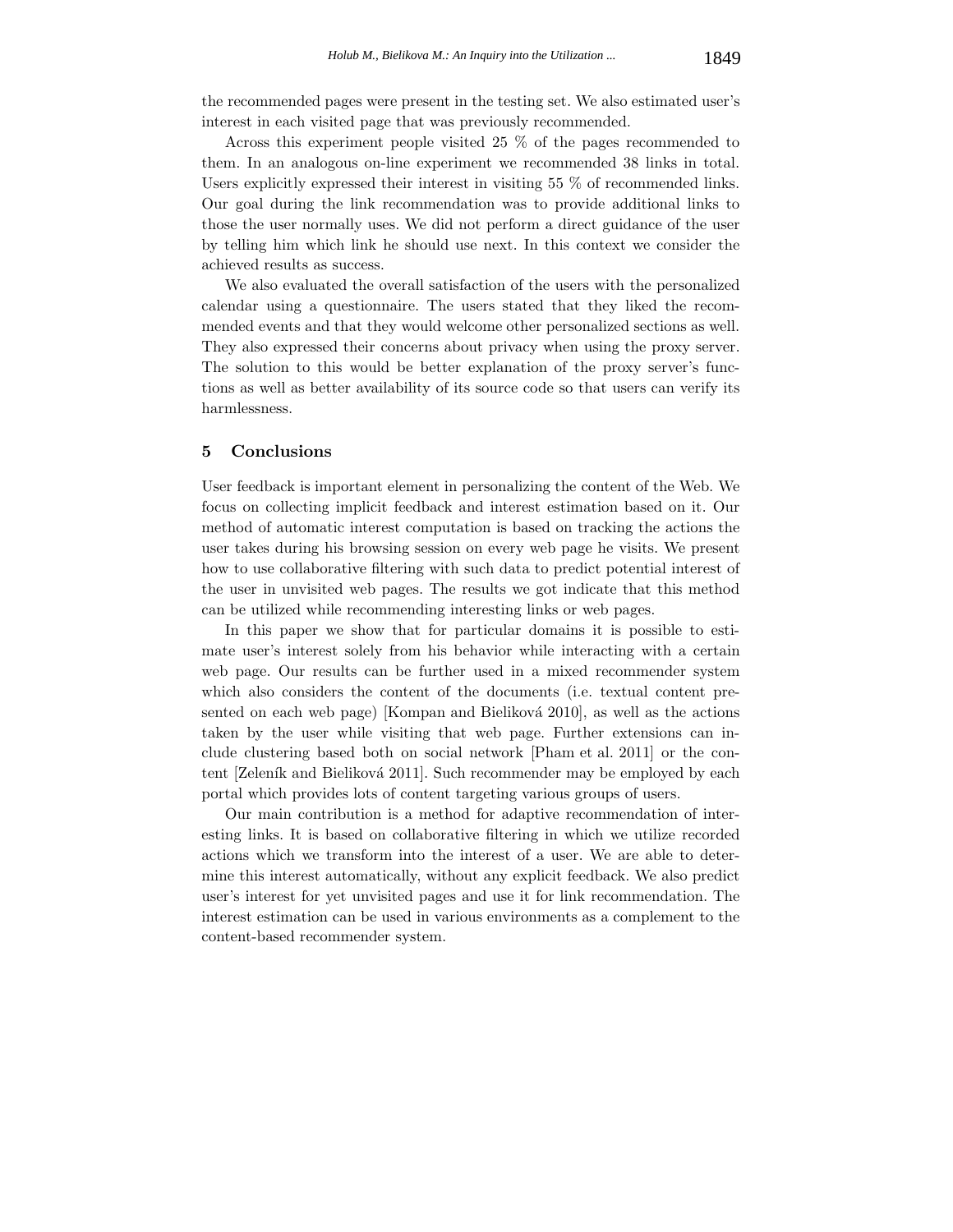The navigational patterns detection can be used for direct guidance of users which are new to the web portal. According to the sequence of links a user follows we can determine his actual intention (e.g. if he is exploring the web portal or if he is looking for one particular information).

In general, it is not possible to personalize any web portal as we do not have access rights to it. We also do not have means for studying the behavior of web users on the open Web directly. We proposed an elegant solution using a proxy server. Thanks to it we can add a behavior monitoring script to almost any website and thus record users' actions on it. Moreover, the proxy server allows us to modify the responses sent from the target web server to the client. We can also apply the modifications to a certain group of users.

We use our proxy server to personalize the web page by inserting sections with recommended links to it. Using a proxy server for accessing the web is a standard policy in business corporations so our method might be easily applied in this environment.

#### **Acknowledgements**

This work was supported by grants No. VG1/0508/09, VG1/0675/11, APVV 0208-10 and it is a partial result of the Research and Development Operational Program for the projects Support of Center of Excellence for Smart Technologies, Systems and Services, ITMS 26240120005 and Research and Development Operational Program for the projects Support of Center of Excellence for Smart Technologies, Systems and Services II, ITMS 26240120029, co-funded by ERDF.

The authors wish to thank all members of the adaptive proxy development team (members of Personalized Web group, pewe.fiit.stuba.sk) for their invaluable contribution to the proxy realization and deployment and helping with experiments during its use.

# **References**

- [Andrejko et al. 2006] Andrejko, A., Barla, M., Bieliková, M., Tvarožek, M.: "Tools for User Characteristics Acquisition"; Vojtáš, P. (ed.): Proc. of Annual Conf. Datakon'06 (2006), 139-148.
- [Ahmed et al. 2009] Ahmed, S., Park, S., Jung, J.J., Kang, S.: "A Personalized URL Re-ranking Method using Psychological User Browsing Characteristics"; Journal of Universal Computer Science, 15, 4 (2009), 926-940.
- [Baraglia et al. 2006] Baraglia, R., Lucchese, C., Orlando, S., Serrano, M., Silvestri, F.: "A Privacy Preserving Web Recommender System"; Proc. 2006 ACM Symposium on Applied Computing, ACM, New York (2006), 559-563.
- [Baraglia and Silvestri 2007] Baraglia, R., Silvestri, F.: "Dynamic Personalization of Web Sites without User Intervention"; Comm. ACM, 50, 2 (2007), 63-67.
- [Barla et al. 2009] Barla, M., Tvarožek, M., Bieliková, M.: "Rule-based User Characteristics Acquisition from Logs with Semantics for Personalized Web-based Systems"; Computing and Informatics, 28, 4 (2009), 399-427.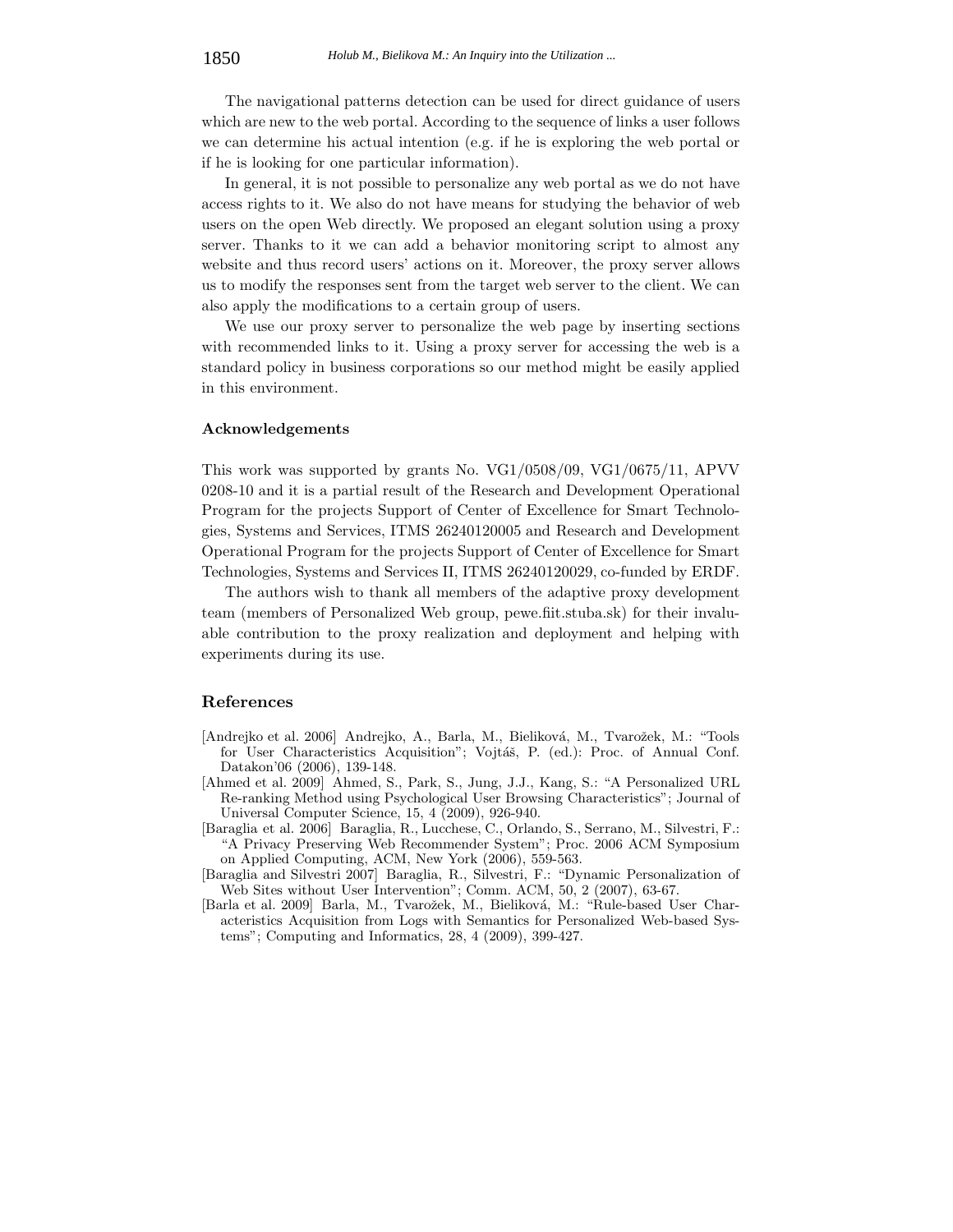- [Barla and Bieliková 2010] Barla, M., Bieliková, M.: "Ordinary Web Pages as a Source for Metadata Acquisition for Open Corpus User Modeling"; Proc. IADIS Int. Conf. on WWW/Internet, IADIS Press (2010), 227-233.
- [Barla and Kramár 2011] Barla, M., Kramár, T.: "PeWeProxy Workshop."; Proc. of 9*th* Workshop on Personalized Web – Science, Technologies and Engineering, STU Bratislava (2011), 75-86, http://pewe.fiit.stuba.sk/ontozur09-2011.pdf.
- [Brusilovsky 1996] Brusilovsky, P.: "Methods and Techniques of Adaptive Hypermedia"; User Modeling and User-Adapted Interaction, 6, 2-3 (1996), 87-129.
- [Cadez et al. 2003] Cadez, I., Heckerman, D., Meek, C., Smyth, P., White, S.: "Model-Based Clustering and Visualization of Navigation Patterns on a Web Site"; Data Mining and Knowledge Discovery, 7, 4 (2003), 399-424.
- [Canter et al. 1985] Canter, D., Rivers, R., Storrs, G.: "Characterizing User Navigation through Complex Data Structures"; Behaviour & Information Technology, 4, 2 (1985), 93-102.
- [Clark et al. 2006] Clark, L., Ting, I.H., Kimble, C., Wright, P., Kudenko, D.: "Combining Ethnographic and Clickstream Data to Identify User Web Browsing Strategies"; Information Research, 11, 2 (2006) http://informationr.net/ir/11-2/ paper249.html.
- [Claypool et al. 2001] Claypool, M., Le, P., Wased, M., Brown, D.: "Implicit Interest Indicators"; Proc. 6*th* Int. Conf. on Intelligent User Interfaces, ACM, New York (2001), 33-40.
- [Cockburn and McKenzie 2001] Cockburn, A., McKenzie, B.: "What Do Web Users Do? An Empirical Analysis of Web Use"; Int. Journal of Human-Computer Studies, 54, 6 (2001), 903-922.
- [Dalamagas et al. 2007] Dalamagas, T., Bouros, P., Galanis, T., Eirinaki, M., Sellis, T.: "Mining User Navigation Patterns for Personalizing Topic Directories"; Proc. 9*th* Annual ACM Int. Workshop on Web Information and Data Management, ACM, New York (2007), 81-88.
- [Das et al. 2007] Das, A.S., Datar, M., Garg, A, Rajaram, S.: "Google News Personalization: Scalable Online Collaborative Filtering"; Proc. 16*th* Int. Conf. on World Wide Web, ACM, New York (2007), 271-280.
- [Fox et al. 2005] Fox, S., Karnawat, K., Mydland, M., Dumais, S., White, T.: "Evaluating Implicit Measures to Improve Web Search"; ACM Trans. on Information Systems, 23, 2 (2005), 147-168.
- [Gauch et al. 2007] Gauch, S., Speretta, M., Chandramouli, A., Micarelli, A.: "User Profiles for Personalized Information Access"; Brusilovsky, P., Kobsa, A., Nejdl, W. (eds.): The Adaptive Web, Springer, Berlin (2007), 54-89.
- [Goldberg et al. 1992] Goldberg, D., Nichols, D., Oki, B.M., Terry, D.: "Using Collaborative Filtering to Weave an Information Tapestry"; Comm. ACM, 35, 12 (1992), 61-70.
- [Hofmann 2004] Hofmann, T.: "Latent Semantic Models for Collaborative Filtering"; ACM Trans. on Information Systems, 22, 1 (2004), 89-115.
- [Hu et al. 2008] Hu, Y., Koren, Y., Volinsky, C.: "Collaborative Filtering for Implicit Feedback Datasets"'; Proc.  $8^{th}$  IEEE Int. Conf. on Data Mining, IEEE Computer Society, Washington (2008), 263-272.
- [Hu and Zhong 2005] Hu, J., Zhong, N.: "Clickstream Log Acquisition with Web Farming"; Proc. 2005 IEEE/WIC/ACM Int. Conf. on Web Intelligence, IEEE Computer Society, Washington (2005), 257-263.
- [Jawaheer et al. 2010] Jawaheer, G., Szomszor, M., Kostkova, P.: "Characterisation of Explicit Feedback in an Online Music Recommendation Service"; Proc. 4*th* ACM Conf. on Recommender Systems, ACM, New York (2010), 317-320.
- [Kompan and Bieliková 2010] Kompan, M., Bieliková, M.: "Content-Based News Recommendation"; Lecture Notes in Business Information Processing, 61, Springer, Berlin (2010), 61-72.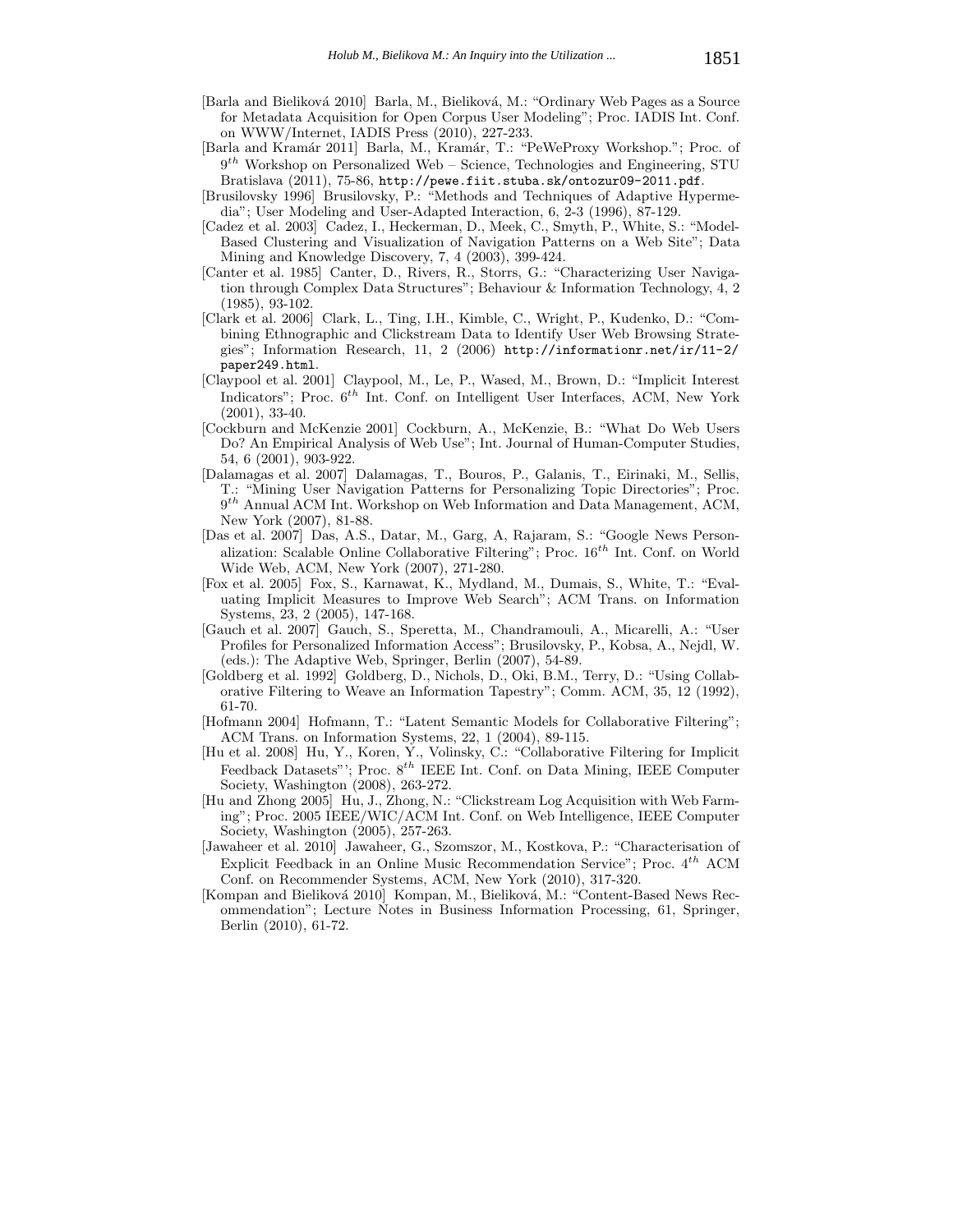- [Krištofič and Bieliková 2005] Krištofič, A., Bieliková, M.: "Improving Adaptation in Web-based Educational Hypermedia by Means of Knowledge Discovery"; Proc. 16*th* ACM Conf. on Hypertext and Hypermedia, ACM, New York (2005), 184-192.
- [Lee and Brusilovsky 2009] Lee, D.H., Brusilovsky, P.: "Reinforcing Recommendation Using Implicit Negative Feedback"; Proc. 17*th* Int. Conf. on User Modeling, Adaptation, and Personalization, Springer, Berlin (2009), 422-427.
- [Li et al. 2010] Li, Y., Hu, J., Zhai, C., Chen, Y.: "Improving One-class Collaborative Filtering by Incorporating Rich User Information"; Proc. 19*th* ACM Int. Conf. on Information and Knowledge Management, ACM, New York (2010), 959-968.
- [Liu et al. 2010] Liu, N.N., Xiang, E., Zhao, M., Yang, Q.: "Unifying Explicit and Implicit Feedback for Collaborative Filtering"; Proc. 19*th* ACM Int. Conf. on Information and Knowledge Management, ACM, New York (2010), 1445-1448.
- [Manber et al. 2000] Manber, U., Patel, A., Robison, J.: "Experience with Personalization of Yahoo!"; Comm. ACM, 43, 8 (2000), 35-39.
- [Mobasher 2007] Mobasher, B.: "Data Mining for Web Personalization"; Brusilovsky, P., Kobsa, A., Nejdl, W. (eds.): The Adaptive Web, Springer, Berlin (2007), 90-135.
- [Morita and Shinoda 1994] Morita, M., Shinoda, Y.: "Information Filtering Based on User Behavior Analysis and Best Match Text Retrieval"; Proc. 17*th* Annual Int. ACM SIGIR Conf. on Research and Development in Information Retrieval, Springer, New York (1994), 272-281.
- [Niemann et al. 2010] Niemann, K., Scheffel, M., Friedrich, M., Kirschenmann, U., Schmitz, H.C., Wolpers, M.: "Usage-based Object Similarity"; Journal of Universal Computer Science, 16, 16 (2010), 2272-2290.
- [Pham et al. 2011] Pham, M.C., Cao, Y., Klamma, R., Jarke, M.: "A Clustering Approach for Collaborative Filtering Recommendation Using Social Network Analysis"; Journal of Universal Computer Science, 17, 4 (2011), 583-604.
- [Pan and Scholz 2009] Pan, R., Scholz, M.: "Mind the Gaps: Weighting the Unknown in Large-scale One-class Collaborative Filtering"; Proc.15*th* ACM SIGKDD Int. Conf. on Knowledge Discovery and Data Mining, ACM, New York (2009), 667-676.
- [Pilászy and Tikk 2009] Pilászy, I., Tikk, D.: "Recommending New Movies: Even a Few Ratings are More Valuable than Metadata"; Proc. 3*rd* ACM Conf. on Recommender Systems, ACM, New York (2009), 93-100.
- [Rennie and Srebro 2005] Rennie, J.D.M., Srebro, N.: "Fast Maximum Margin Matrix Factorization for Collaborative Prediction"; Proc. 22*nd* Int. Conf. on Machine Learning, ACM, New York (2005), 713-719.
- [Resnick et al. 1994] Resnick, P., Iacovou, N., Suchak, M., Bergstrom, P., Riedl, J.: "GroupLens: An Open Architecture for Collaborative Filtering of Netnews"; Proc. 1994 ACM Conf. on Computer Supported Cooperative Work, ACM, New York (1994), 175-186.
- [Sarwar et al. 2001] Sarwar, B., Karypis, G., Konstan, J., Reidl, J.: "Item-based Collaborative Filtering Recommendation Algorithms"; Proc. 10*th* Int. Conf. on World Wide Web, ACM, New York (2001), 285-295.
- [Sheng et al. 2008] Sheng, C., Hsu, W., Lee, M.L.: "Discovering Geographical-specific Interests from Web Click Data"; Proc. 1*st* Int. Workshop on Location and the Web, ACM, New York (2008), 41-48.
- [Suchal and Návrat 2010] Suchal, J., Návrat, P.: "Full Text Search Engine as Scalable k-nearest Neighbor Recommendation System"; IFIP WCC Series 331, Springer, Berlin (2010), 165-173.
- [Sugiyama et al. 2004] Sugiyama, K., Hatano, K., Yoshikawa, M.: "Adaptive Web Search Based on User Profile Constructed Without any Effort from Users"; Proc. 13*th* Int. Conf. on World Wide Web, ACM, New York (2004), 675-684.
- [Tauscher and Greenberg 1997] Tauscher, L., Greenberg, S.: "How People Revisit Web Pages: Empirical Findings and Implications for the Design of History Systems"; Int. Journal of Human-Computer Studies, 47, 1 (1997), 97-137.